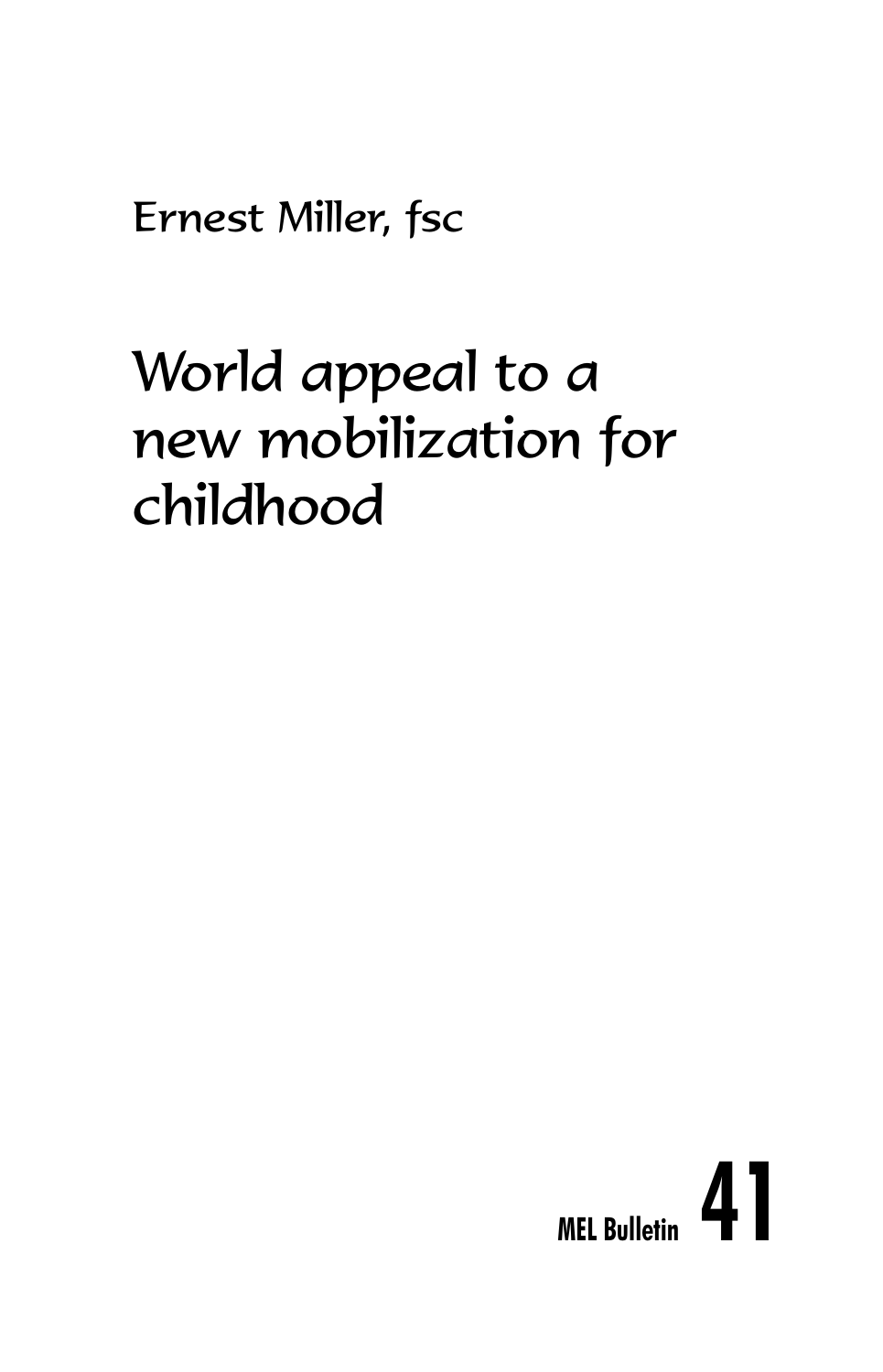Brothers of the Christian Schools Via Aurelia 476 00165 Rome, Italy

March 2010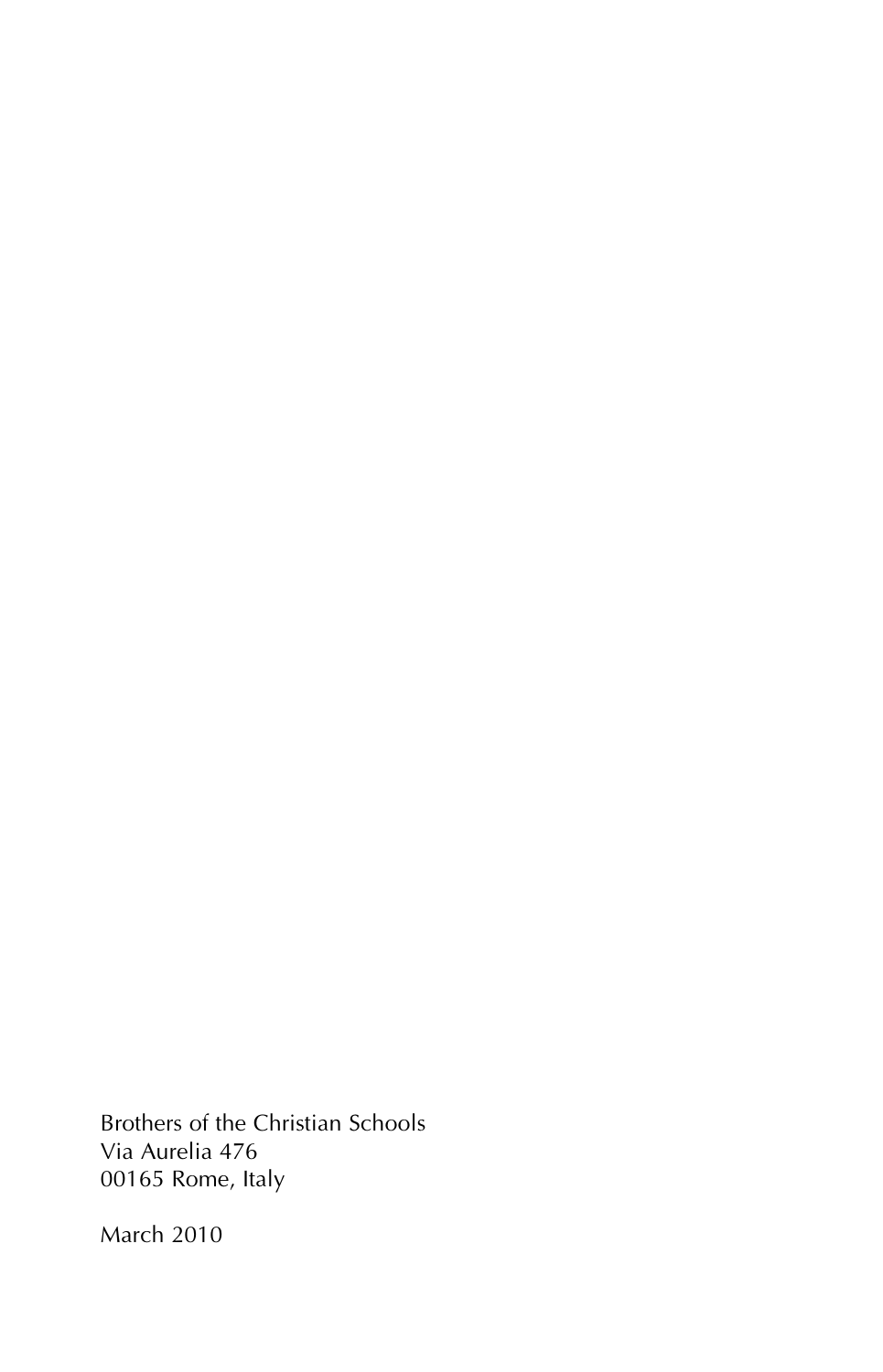The present situation of the world in our economic crisis makes still more difficult the fulfilling of the targets for overcoming the great challenges of the millennium. Saint John Baptist De La Salle too had to face the crisis which was being lived at that time in the history of France and centred his action on the education of children and young people as the fundamental strategy for overcoming the difficulties of the period.

Faced with a world situation which mainly affects poor children and young people, the Institute of the Brothers of the Christian Schools in its last two General Chapters concentrated all its attention on looking for strategies for ensuring that the education mission mainly reaches poor children and young people.

Finding strategies to respond effectively to the great challenges of education in this new millennium and especially in this second decade will not be at all easy, but each Region and District and each one of the educational works of the Institute is prioritizing its reflections towards the search for paths and structures which will permit us to continue with the Lasallian education mission and especially to reach the poorest children and young people of our Lasallian Regions.

One of the big challenges of the millennium is that all the children and young people of the planet should enjoy the fundamental right of education. In one of the latest reports from UNESCO it is claimed that 10% of children of school age are not able to go to school. The 44<sup>th</sup> General Chapter of 2007, in one of its challenges, invites us to continue working for the defense of the right to education of children and young people.

Br. Ernest Miller and Br. Stephen Tuohy wish, with this new MEL Bulletin, to motivate the entire Lasallian Family so that it will continue the work for the defense of the rights of children and especially that it will go on finding strategies which will allow us to succeed with our Lasallian education mission in the sectors in greatest need.

> Br. Jorge Enrique Fonseca Sánchez Secretary MEL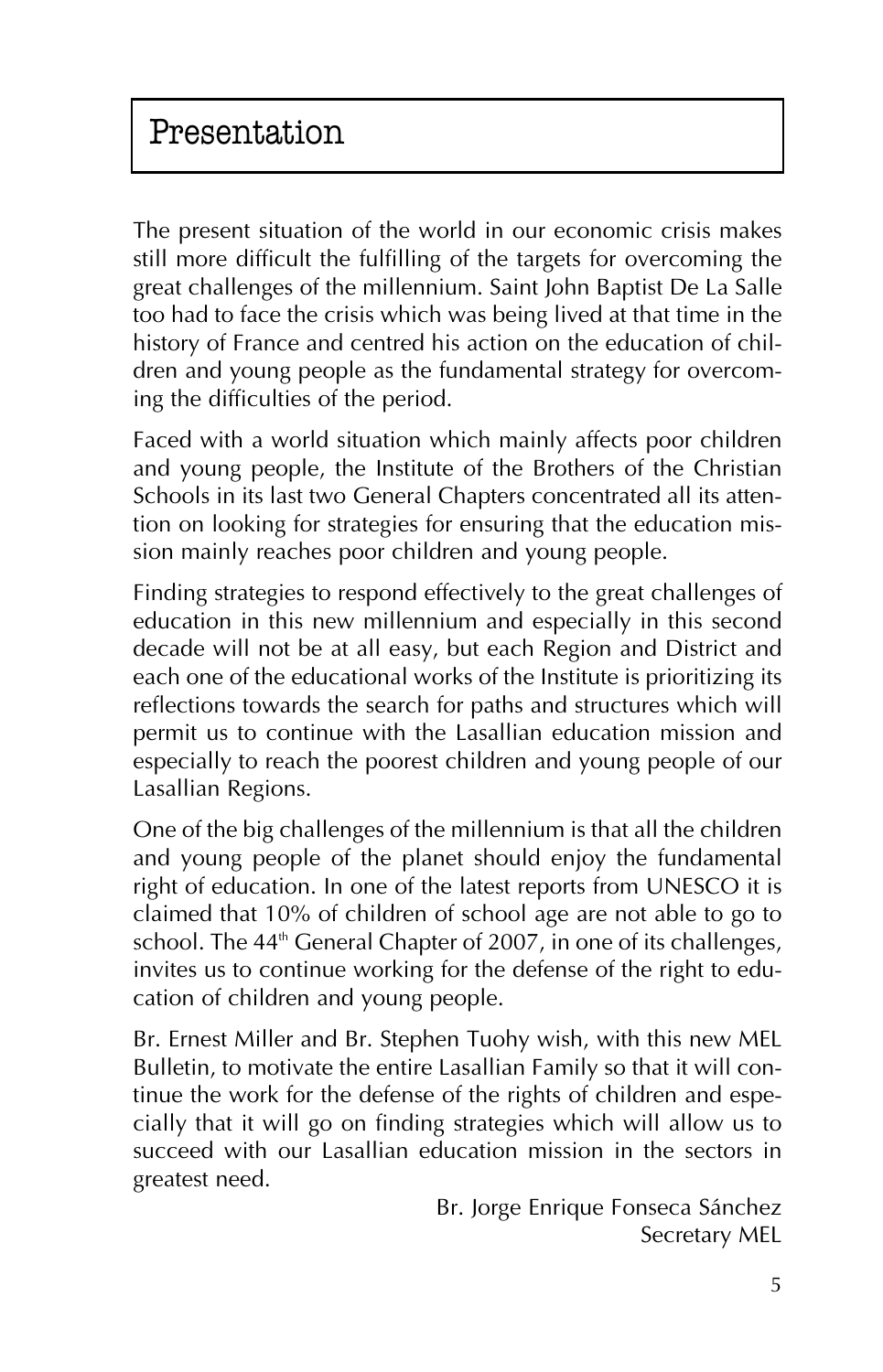## **Brothers of the Christian Schools, BICE and rights of the child**

The Institute of the Brothers of the Christian Schools was a founding member of BICE (International Catholic Bureau for Children) which was formed in 1948 to address the needs of the orphans of World War II. For more than 60 years BICE has been carrying out field operations as well as international child advocacy and research on childhood resiliency. BICE has become a preeminent Child Rights Organization, instrumental in drafting the UN's Convention on the Rights of the Child in 1989.

#### **World appeal to a new mobilization for childhood**

Over the past two years, in preparation for BICE's  $60<sup>th</sup>$  Anniversary and the  $20<sup>th</sup>$  Anniversary of the Convention on the Rights of the Child, BICE convened four groups of experts who prepared Position Papers of the status of Child Rights in: Africa, Asia, Latin America and the former States of the Soviet Union. Representatives of each of these regional groups as well and representatives from North America and Europe then drew up a single Reference Document on the status of Child Rights which in turn led to its World Appeal to a New Mobilization for Childhood which was launched at BICE's General Assembly in Geneva on 4 June 2009.

Who endorsed the appeal and what does this endorsement commit to?

The Appeal´s endorsement was opened to NGOs, educational institutions, youth organizations, social institutions, moral and religious organizations and leaders, committed personalities and the larger public. Endorsement commits to the promotion of a culture based on the respect of the child in order to ensure the integral development of each child and all children. Through the Appeal dissemination, its subscribers also indicate their commitment to defend the dignity and the rights of the child wherever they are violated.

In addition to this introduction this MEL Bulletin includes: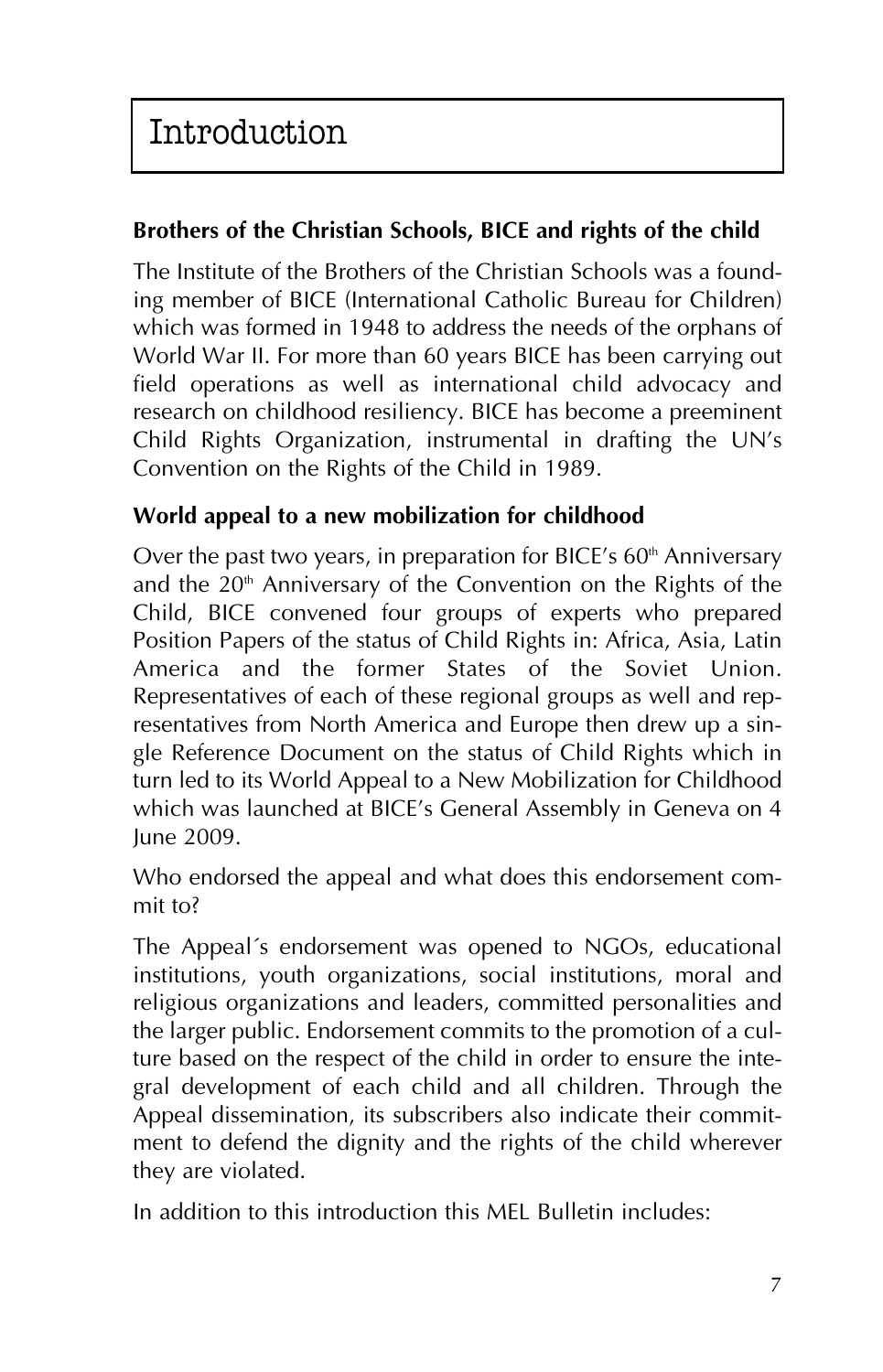- 1. A Summary of Lasallian positions on the Rights of the Child prepared by Brother Ernest Miller, the Assistant Director of Mission and Ministry for Mission Formation and Service for the District of Eastern North America (DENA).
- 2. BICE's World Appeal to a New Mobilization for Childhood.
- 3. Lasallian Regional responses this World Appeal:
	- a. French Canada
	- b. PARC (Asia/Pacific)
	- c. RELAF (Africa)
	- d. RELAL (Latin America)
	- e. RELEM (Europe and Middle East)
	- f. USA/Toronto

Brother Stephen Tuohy Director of SECOLI 1st Vice President of BICE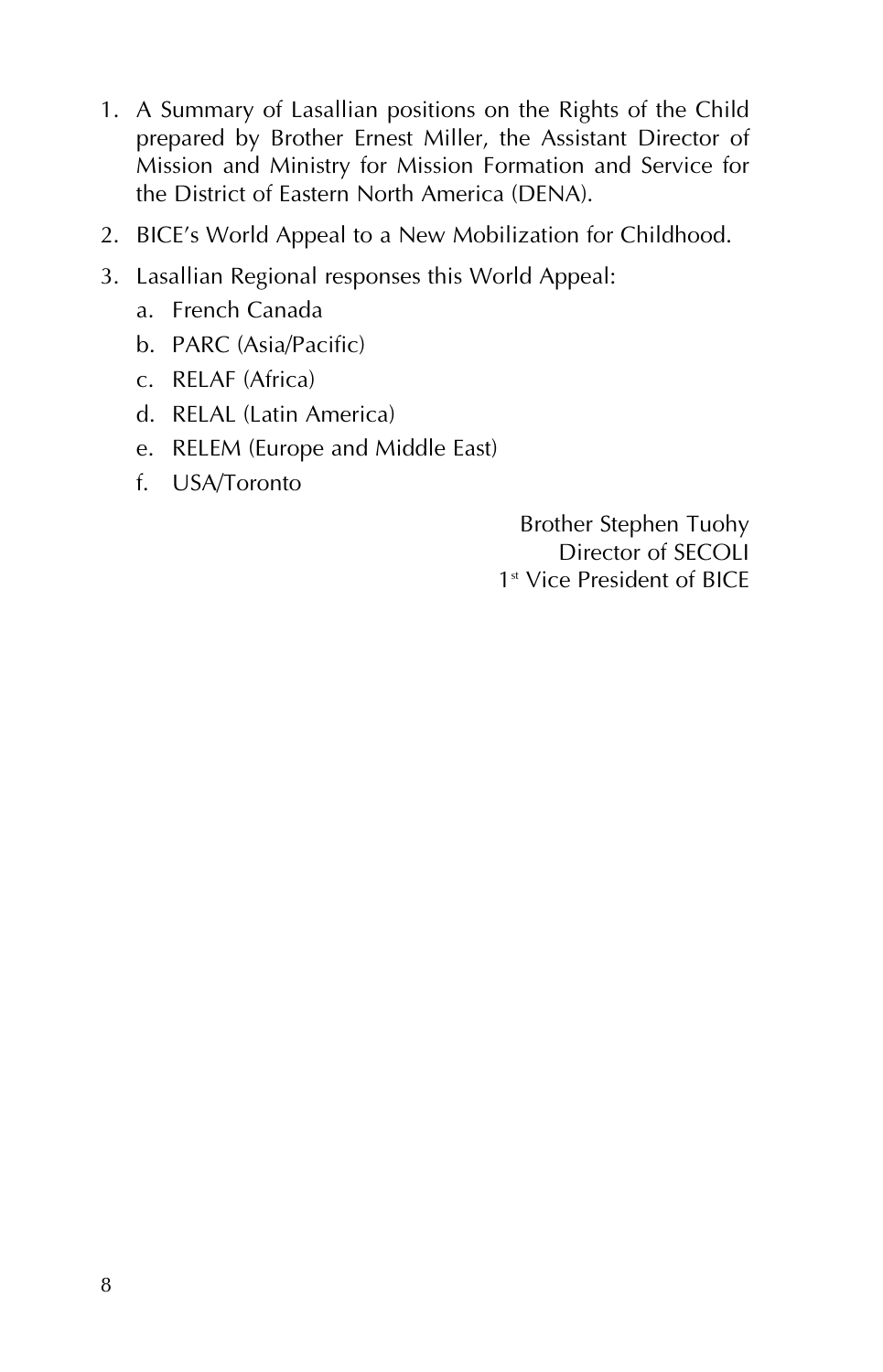1. A summary of Lasallian positions on the Rights of the Child prepared by Brother Ernest Miller, Associate Director for Mission and Ministry for the District of Eastern North America (DENA)

In May 2000, the 43<sup>rd</sup> General Chapter of the Institute of the Brothers of the Christian Schools, listening to the testimony of the Holy Spirit, directed that the defense and promotion of the rights of children be "a major focus of concern" for the Catholic Lasallian educational mission. Because of the numerical power the Lasallian community has around the world, observes Brother John Johnston, FSC, former Superior General, we have an enormous potential to take maximum advantage of the possibilities for significant educational service.

Making the world fit for children is possible through the dialogical relation between the Lasallian mission to provide a human and Christian education to the young, especially those who are impoverished and marginalized, and the active protection and promotion of the rights of the child. In a "Message to Young Lasallians," Brother Álvaro Rodríguez Echeverría fsc, Superior General, asserts: "The Rights of the Child invite us to make our contribution to the creation everywhere of an environment and of conditions conducive to a form of education that is complete and worthy of the sons and daughters of the same Father."

What John Baptist de La Salle told the first Brothers echoes today for all Lasallian educators, that is, that the mission given to us "seeks to spread God's reign," providing salvation (wholeness) for children and youth here and now. "This God of goodness," De La Salle writes in the *Meditations*, "places these children in your hands." The children the Chapter delegates had in mind when they asked that the defense and promotion of the rights of children be a new way for living De La Salle's vision are those who are abandoned, exploited, impoverished and marginalized; those who are inadequately fed, housed, and cared for; those who are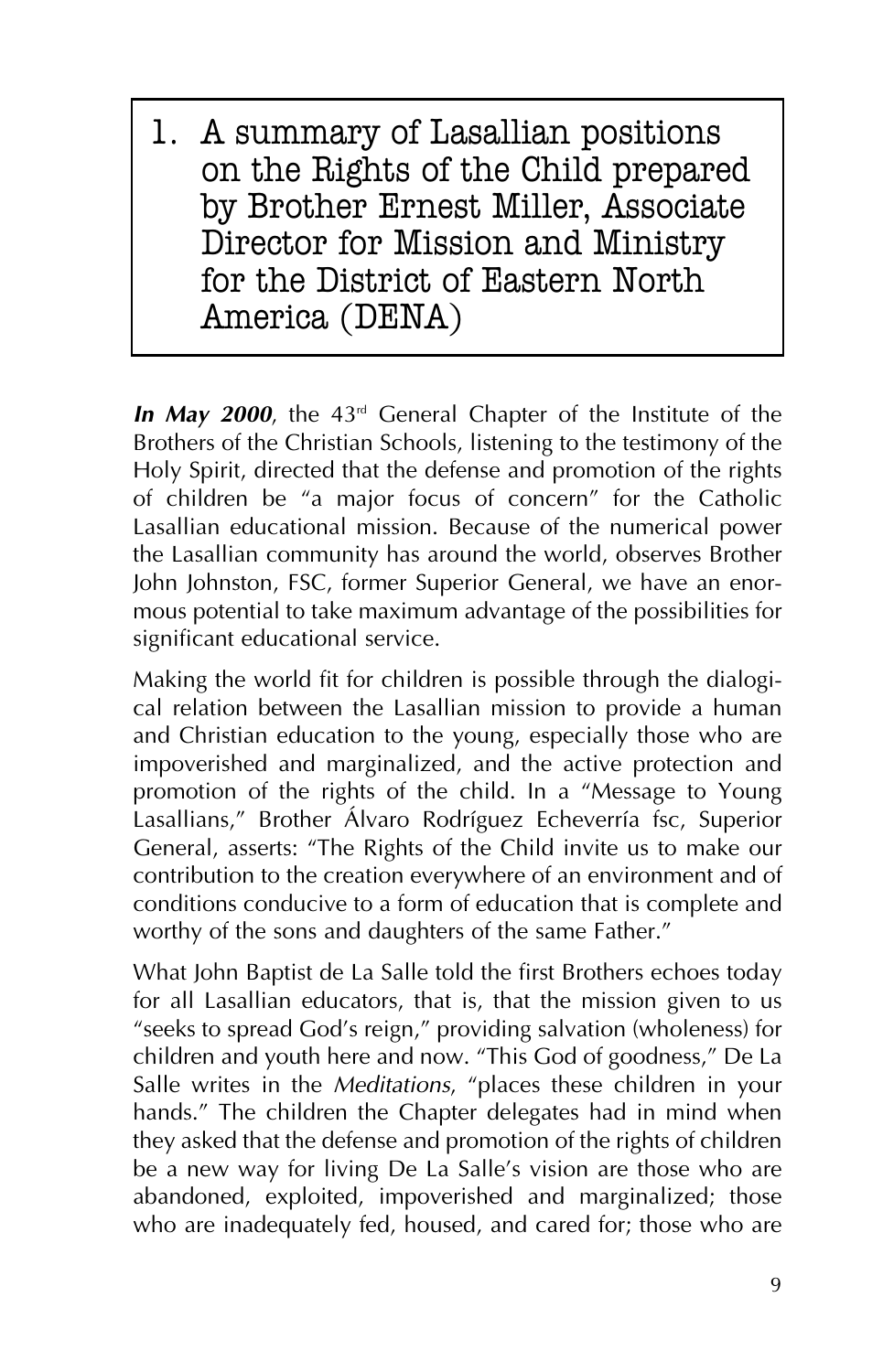lacking the basic necessities of life, including the opportunity for a good education. Indeed, we must see —not simply have facts about— the realities of the children in our own neighborhoods and cities, as well in nations throughout the world.

Probing the inert response to the Convention on the Rights of the Child  $(CRC)$ , the  $43<sup>rd</sup>$  General Chapter offers this candid critique: "Although the Convention was recommended by the  $42<sup>nd</sup>$  General Chapter and again in Brother Superior's Pastoral Letter on *The Defense of Children, the Reign of God, and the Lasallian Mission* (1999), its contents are little known and understood by Brothers and Partners." Thus, an enduring challenge for Lasallians, is to *actualize* our numerical power—over 827,000 students, 78,000 teachers, administrators and other professional staff in over 900 schools, Pre-K to College, and other centers of education, of striking diversity in 80 countries or put another way, to advocate and commit for the long road by affirming children's rights, safeguarding all aspects of children's development, and mobilizing human and material resources so that each and every child has opportunities to reach their full potential.

This is the joyful task for the Lasallian educational community to attend to in our time. We must discharge this grand task of religion contributing to the common good.

# Part One: An Ecclesial Mission

*The International Mission Assembly and the 44th General Chapter*, convened in 2006 and 2007 respectively, reaffirm the  $43<sup>rd</sup>$  General Chapter's mandate on the rights of the child. Shaping the main orientations and lines of action flowing from these two meetings are the Gospel of Jesus and Catholic Social Teaching, fertile ground from which to educate, reflect, and advocate, practicing faith-justice for the well-being of children and youth. We know that the Christian tradition instructs us that the preservation of human dignity can only be attained if human rights are affirmed and protected. Mark's gospel speaks powerfully of lesus' attentiveness to children, with his eyes wide open. And besides the rich and complex tradition of Catholic life and thought, we have at our disposal the Convention on the Rights of the Child, the principal international treaty —it belongs to a vaster architecture of human rights— that enunciates children's rights, proffering a glob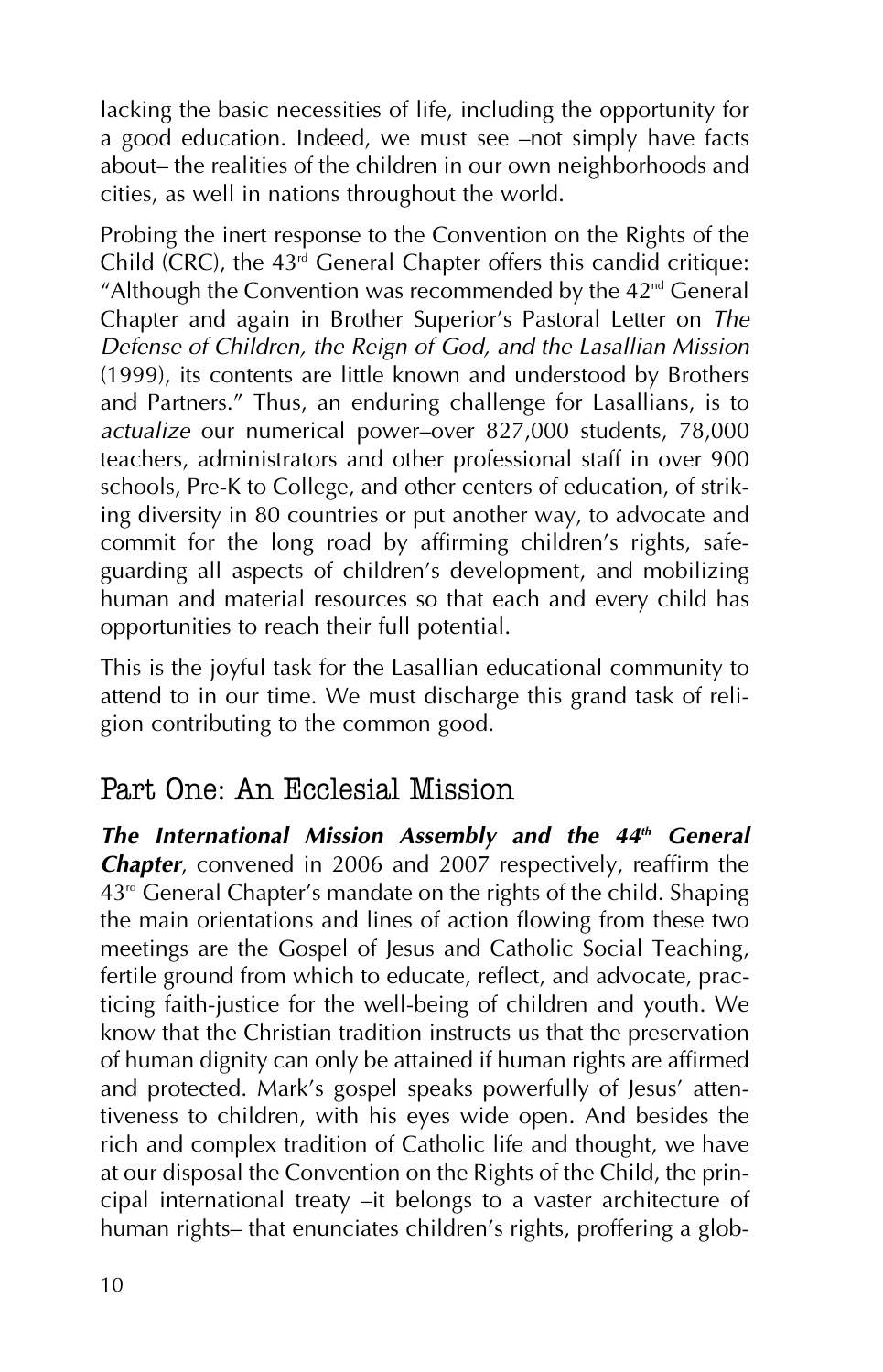al vision of the child with a moral and spiritual dimension. "Invoking human rights," contends philosopher and Nobel Economics Prize Winner Amartya Sen, "has become a major way of challenging inequality and oppression in the contemporary world…."

In God's Providence, De La Salle established the Christian and Gratuitous Schools as a visible instrument of God's reign, making salvation real. Faithful to De La Salle's legacy, Superiors General Pastoral Letters, the recent International Mission Assembly, and the last three General Chapters charge the Lasallian educational community to take up the challenging agenda of defending and promoting, together and by association, the rights of children. Yes, these are both high ideals and concrete tasks that will require critical understanding and deep conviction, with buoyant faith and much hope.

Inspired by the Gospel values of love, justice, nonviolence, mercy and the living legacy of De La Salle and the first Brothers bequeathed to us, we are called to —in the paraphrased words of Dorothy Day, co-founder of the Catholic Worker Movement change the social order by not simply ministering to the "slaves," but by "doing away with slavery" all together (cf. *From Union Square to Rome*). Envisioning new possibilities for the common good with hope, Cornel West counsels: "… the world is incomplete—that history is unfinished, that the future is open-ended, [but] what we think and what we do does make a difference."

In a spirit of faith and a spirit of zeal, reflecting on a prophetic Christian tradition that steps in love and in justice, the second part of "Our Context" puts forward relevant excerpts from the wide Lasallian canon that calls us, encourages us, and directs us towards situating the human dignity and human rights of children squarely in the Lasallian educational mission. It is our calling —from the gospel of Jesus, from the Church, and from the Lasallian heritage– to take conscious responsibility for energizing and galvanizing our numerical power of faith towards justice—the building of the reign of God.

#### **Our Context**

It is important to recall the aim of our mission, an ecclesial mission, which is to contribute to the building of the kingdom of God,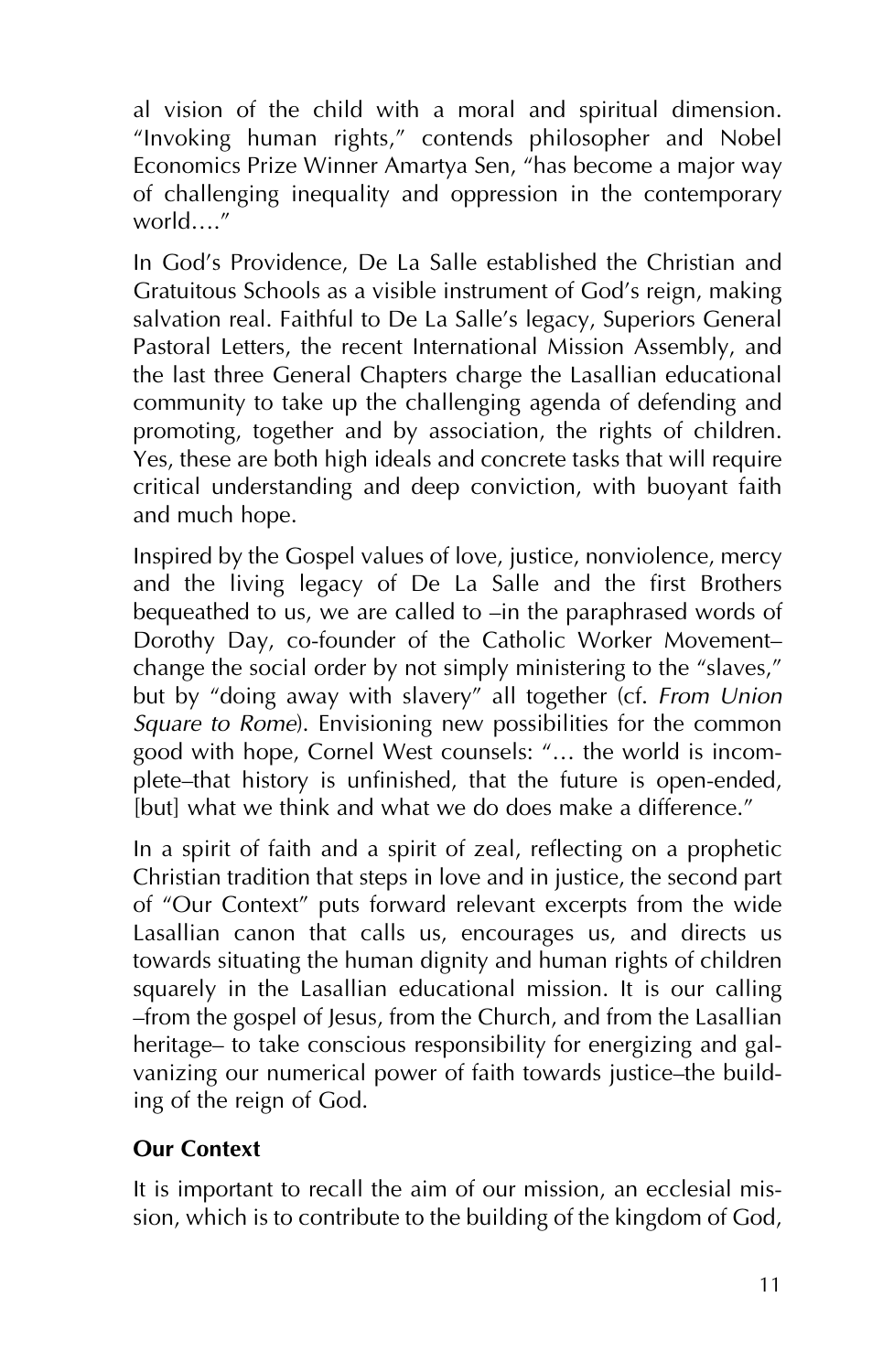whose fullness will no doubt come about in the eschatological kingdom, but whose immanent dimension is identified in the building of a society where all are recognized as sons and daughters of God and who treat one another as brothers and sisters.

*Gaudium et Spes* clearly presents this finality to us: While helping the world and receiving many benefits from it, the Church has a single intention: that God's kingdom may come, and that the salvation of the whole human race may come to pass (45).

*Brother Álvaro Rodríguez Echeverría fsc*

Part Two: The Institute Canon on the Promotion of Justice, the Reign of God, and the Lasallian Mission

# *The Brother of the Christian Schools Today: A Declaration* **(1967)**

The extent of human need together with the appeals of the Church ought to guide the search and the initiatives to be undertaken. That is why the Brothers [and all Lasallian educators] confront continually the challenges of our time, translated every day into situations or events that we must learn to understand as a community (PC 2d). Examples can be found in worldwide hunger, racism, the exploitation of human beings by their fellow humans, violence, war, a fragile peace, the liberation of oppressed peoples or those who are suffering from lack of cultural adaptation, juvenile delinquency, infirmity, uprootedness, and dysfunctional families. (pp. 25-26)

## *The Acts of the 40th General Chapter* **(1976)**

The Brothers must integrate... in their institutions the components of Christian education, the ministry of the word, the service of [those who are] poor, and action on behalf of justice in the world. (p. 74)

The Brothers will make it a duty to help young persons form their judgment and become sensitive regarding injustices [that] are institutionalized and maintained by social, political and economic systems. (p. 75)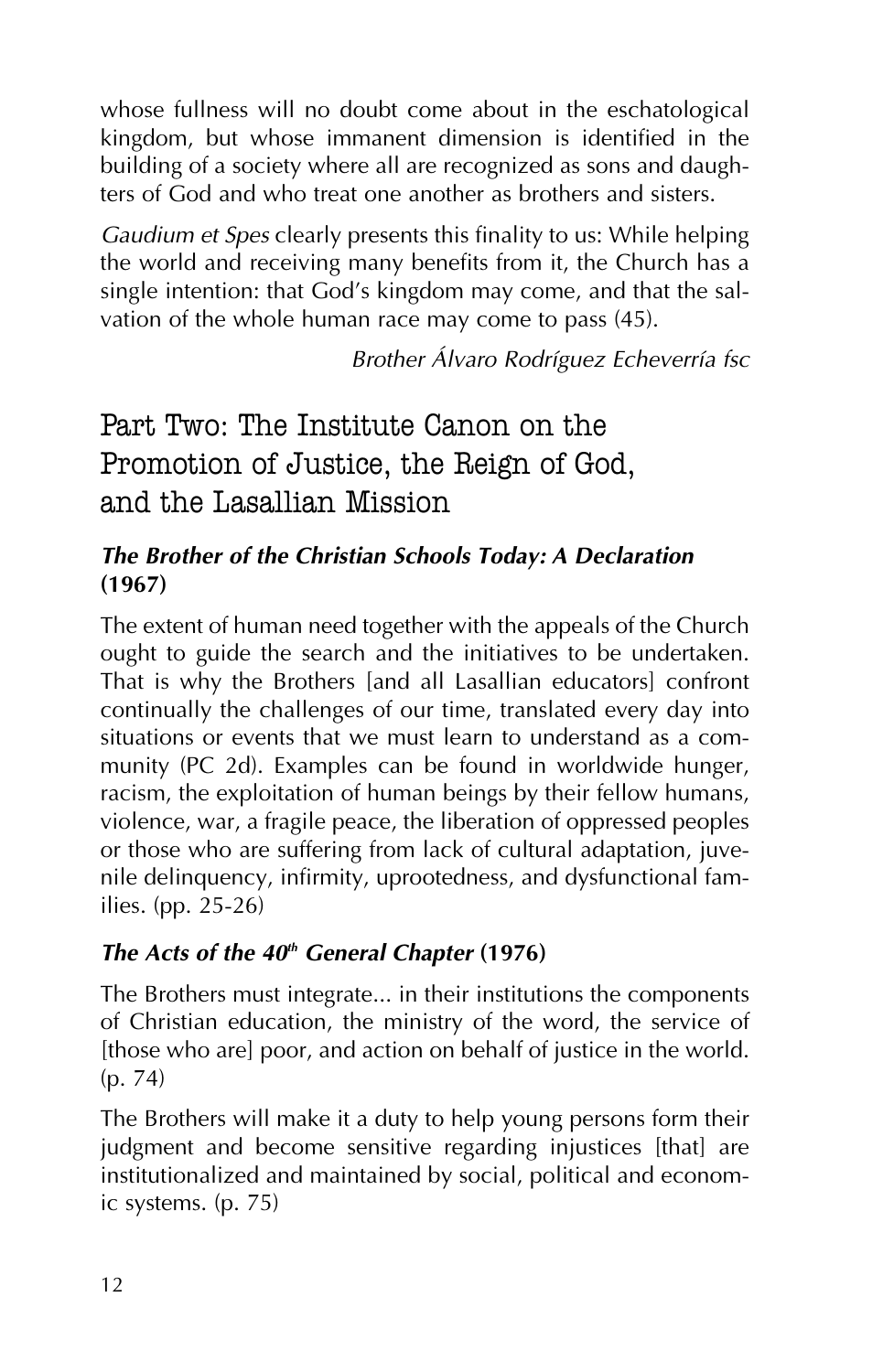[The Brothers] will invite their alumni and co-workers to take part in movements that work for social justice and the promotion of the human person. (p. 76)

Another sign of the times is the zeal that has developed in the Church to promote justice in all areas of society, responding to the challenge of the Synod of Bishops in 1972. Our response can best be given through our charism of education, using our varied contacts to educate pupils, collaborators, parents, alumni in the Gospel ideals of charity, justice, brotherhood, as proclaimed by Christ and given application to our day by the Synod. (p. 116)

#### *The Acts of the Second United States Regional Chapter Second Session* **(1975)**

The 39<sup>th</sup> General Chapter and the first Regional Chapter reaffirmed justice and peace to be fundamental orientations in the life and the apostolate of the [Brothers of the Christian Schools]. (p. 49)

#### **Pastoral Letter of Brother John Johnston fsc, Superior General**

#### *On the Defense of Children, the Reign of God, and the Lasallian Mission* **(1999)**

I have given this letter a complicated title: *On the Defense of Children, the Reign of God, and the Lasallian Mission*. My intention is to situate the defense of children squarely in the context of our faith and of our Lasallian heritage and mission.

My purpose is not to pose as an expert. It is instead to promote reflection, dialogue, and I hope, effective action. (pp. 10-11)

The thesis of this pastoral letter is that the situation of the poor children in today's world is an unspeakable scandal and that our Lasallian charism invites us to make solidarity with neglected, abandoned, marginalized, and exploited children a particular focus of our mission. (pp. 41-42)

We Brothers of the Christian Schools —and all other members of the Lasallian Family— should be in solidarity with disadvantaged children on the local, national, and international level, clearly identified with their struggle, and creatively and effectively active for them through our mission of human and Christian education. This focus can enable us to make a major contribution in the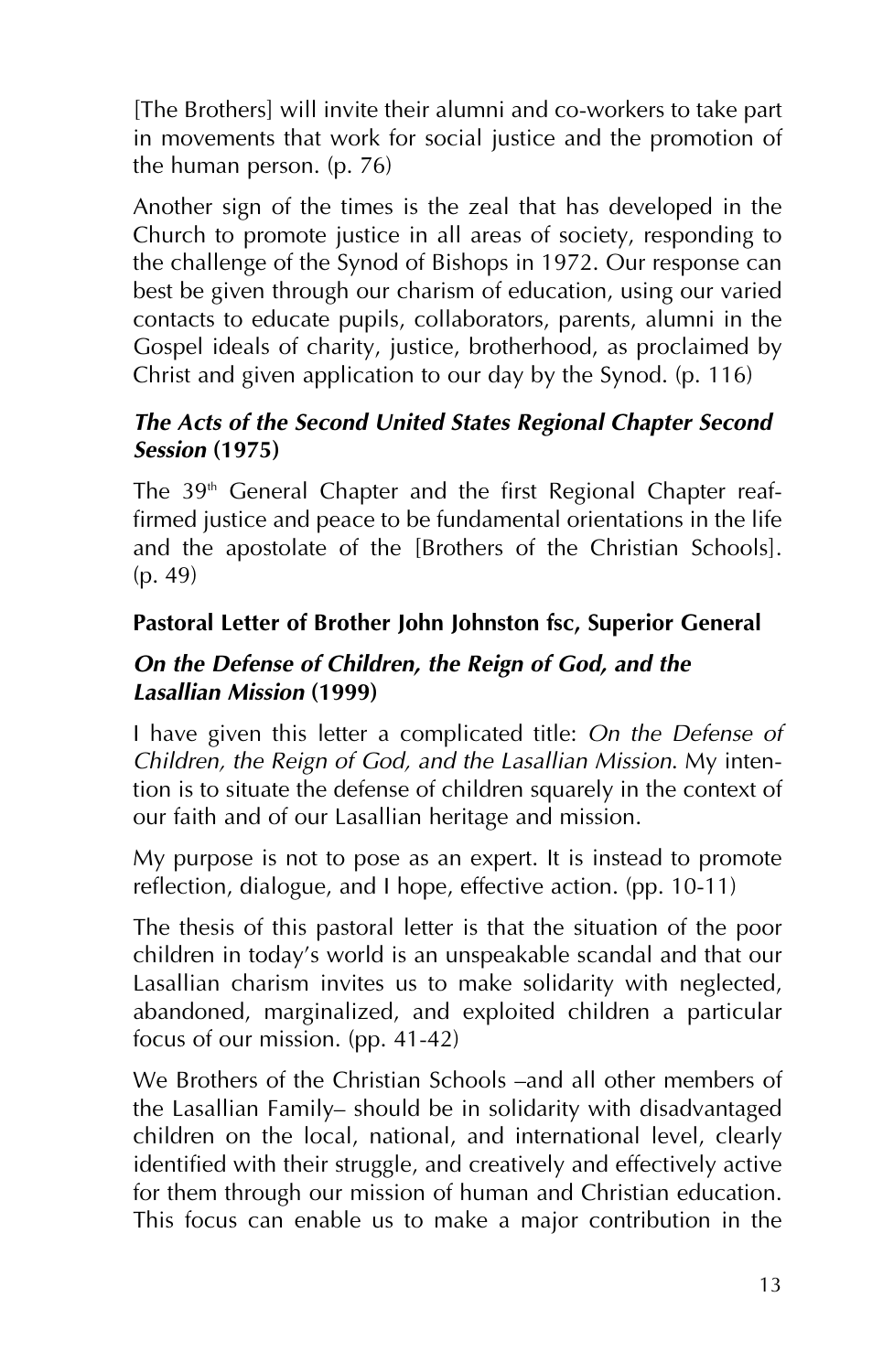quest for justice for children. At the same time it can be a significant source of renewal of the Institute and of the Lasallian mission. (pp. 42-43)

We can encourage Lasallians —Brothers, partners, parents, former students, board members, pupils— to become actively involved with international, national, civic, Catholic, and ecumenical organizations dedicated to confronting in a political manner unjust structures and inadequate legal protection of the young. I think that our associations of former students can become much more actively engaged in such activity. (pp. 49-50)

The  $42<sup>nd</sup>$  General Chapter encourages solidarity with associations and organizations that work for the rights of children and youth. Such associations and organizations are many at international, national, and local levels. (p. 55)

# **Institute Bulletin no. 247** *The Rights of the Child* **(2002)**

Every member of our educational communities (teaching and non-teaching staff, pupils, and parents) should be brought back to the Lasallian Educational Project by this attention to [those who are] poor re-echoed in the demands of the promotion of the rights of the child. (p. 16)

## *The Documents of the 43rd General Chapter* **(2000)**

Although the Convention [on the Rights of the Child] was recommended by the 42<sup>nd</sup> General Chapter (Circular 435 p. 23, 2.1), and again in the Pastoral Letter of the Superior for 1999, its contents are little known and understood by Brothers and Partners.

Guidelines.

1. Brothers and Partners need to be more aware of the contents of the Convention.

2. The implementation of the Convention has to be adapted to local conditions.

Proposition 14.

In order that the rights of the child [are] considered as a major focus of concern for the Lasallian mission of education during the next seven years, each District, Sub-District and Delegation should include this question in its plan of action.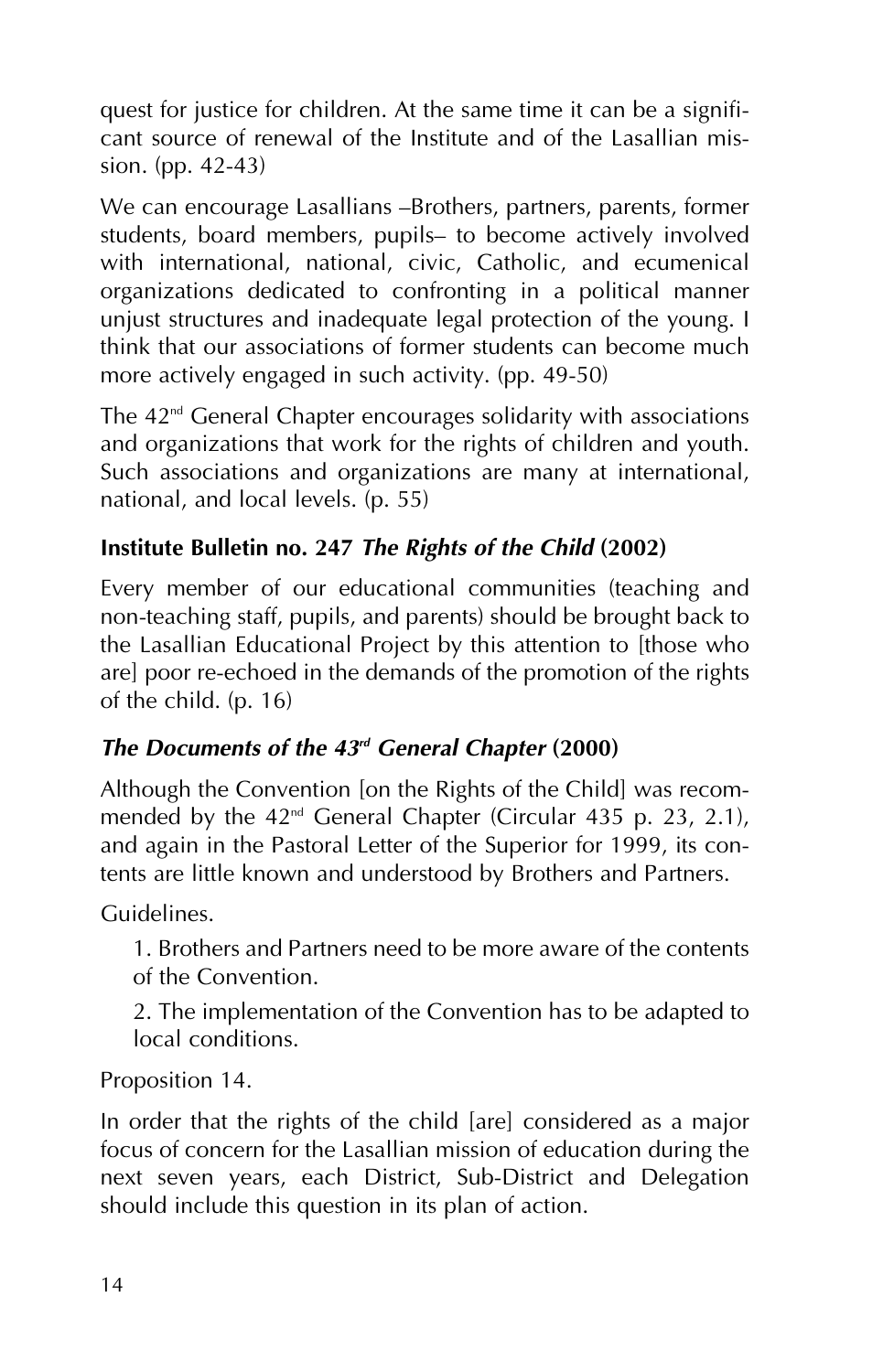— to cooperate with local organizations which work for the promotion of the rights of the child;

— to detect local violations of the rights of children;

— to alert local authorities when children's rights are violated;

— to ensure that its schools and universities teach and observe the rights of the child;

— to maintain contact with the secretariat for the educational mission. (pp. 9-10)

## **Brother Álvaro Rodríguez Echeverría fsc,** *Superior General*

#### *Message to the Young Lasallians* **(2003)**

Our Institute was born to serve children. Yet, we know that, unfortunately, as much in the North as in the South, children are the most fragile and vulnerable link in our societies. We can call to mind child labour, street children, child soldiers and victims of armed conflicts, displaced or refugee children, children who have been abducted or sold, malnourished children, abused children, children without education, children given over to prostitution, unwanted, unloved and uncared for children. Young Lasallians, we count on you to make the Defense of the Rights of the Child a flag of our Lasallian family. What can you do? I think that you can do much—whether through direct service as volunteers or through an active participation in local organizations that work to defend the rights of children, or by a respectful and friendly treatment of those children with whom you are in contact.

The Rights of the Child invite us to make our contribution ... to a form of education that is complete and worthy of the sons and daughters of the same Father.

## **Pastoral Letter of Brother Álvaro Rodríguez Echeverría fsc**

#### *Associated with the God of the Poor* **(2003)**

Brother José Pablo states: "The obligation to work toward establishing a more just social order, not only is in keeping with service to the poor, which is an essential element of our consecrated life, but it proceeds from it" (Circular 412, p. 64). (p. 47)

Education for justice should not be merely a specific subject area but a common thread that runs through the whole curriculum.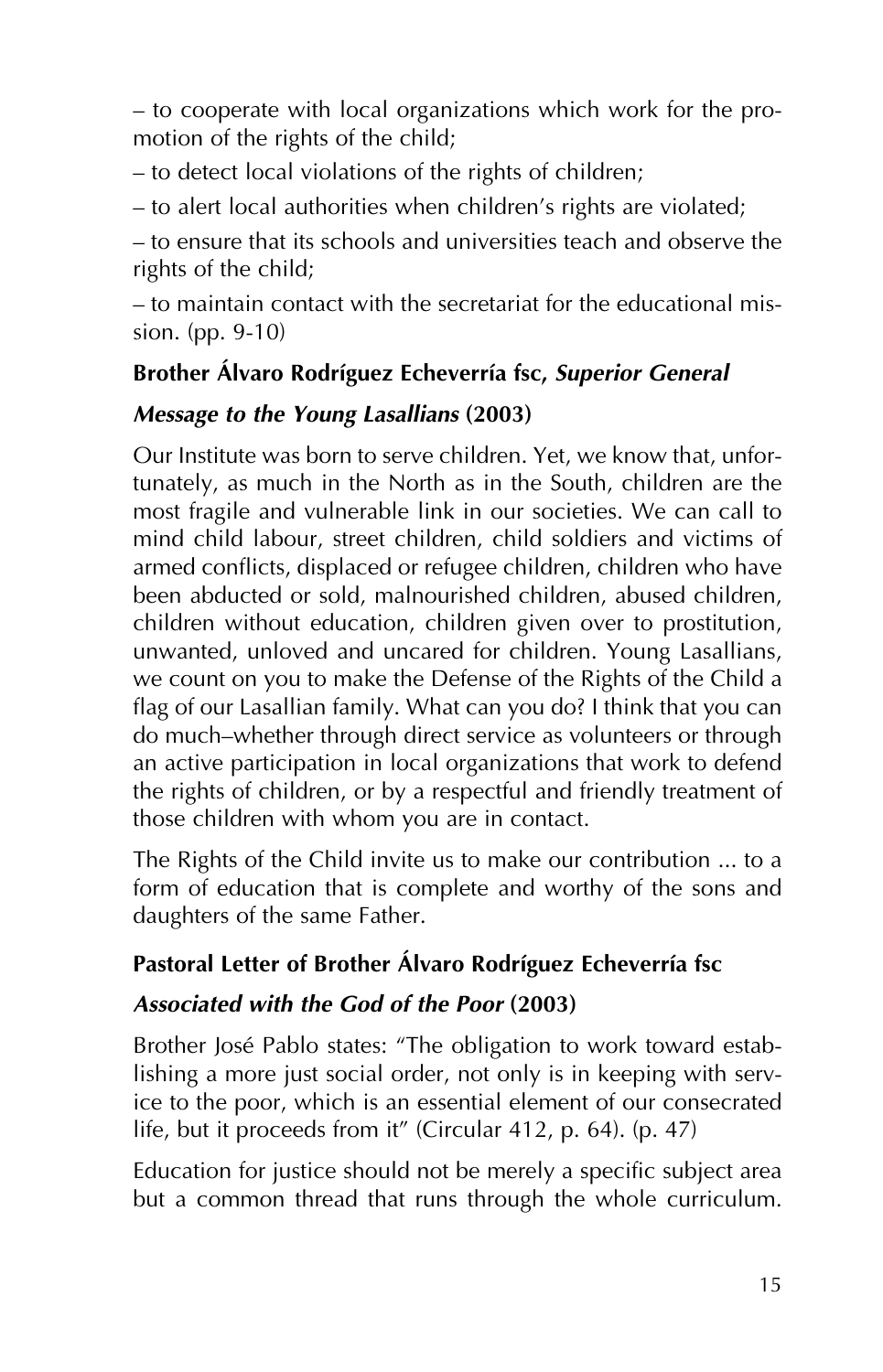This common thread should be reinforced by daily practice within the school. It is important to create a kind of micro-climate which offers an alternative, miniature model that does not support the anti-values which society often presents to us: market worship, corruption, fighting, competition, and consumerism. It is important that within the school there exists an experience of justice in which values, such as solidarity, communion, and participation are top priorities. Otherwise the school runs the risk of duplicating the system and preparing students for a society of privileges, training them in the competitive struggle where there is no solidarity. It is precisely this situation which we have to try to avoid. (p. 50)

#### **Institute Bulletin no. 249**

#### *Educating in Justice* **(2004)**

To educate in justice and for justice is something [that] is at the heart of the Lasallian education mission. It springs from the very ministry of Christian education in the service [of those who are] poor. When we speak of [those who are] poor we are speaking of the impoverished. And the impoverished lead us to question ourselves about the causes, diverse and varied, which have led to this situation. They lead us to speak of justice. For this reason it is not surprising that in the Rule of the Brothers we read: "The Brothers have always in view the promotion of justice in the light of the gospel and either the direct or indirect service of the poor as the preferred aspect of their ministry of education" (no. 40). And what is said of the Brother is applicable without any shadow of the doubt, to every Lasallian educator.

Educating in and for justice presupposes, as a result, bringing ourselves and our young charges close to the concrete realities of the poor. It also involves getting to know these, studying and reflecting around them and acting both in an individual and collective way in works of assistance as well as in social activities. (p. 3) The prophetic and liberating power of the gospel is at work in the lives of both teacher and student through their shared struggle to discover the ways of justice. In a world characterized by injustice, service [to those who are] poor invites the discovery of methods of acting that will help free the oppressed and the oppressor from the enslavement of injustice. Search out the causes of poverty with the young or aiding them in an analysis of the systems that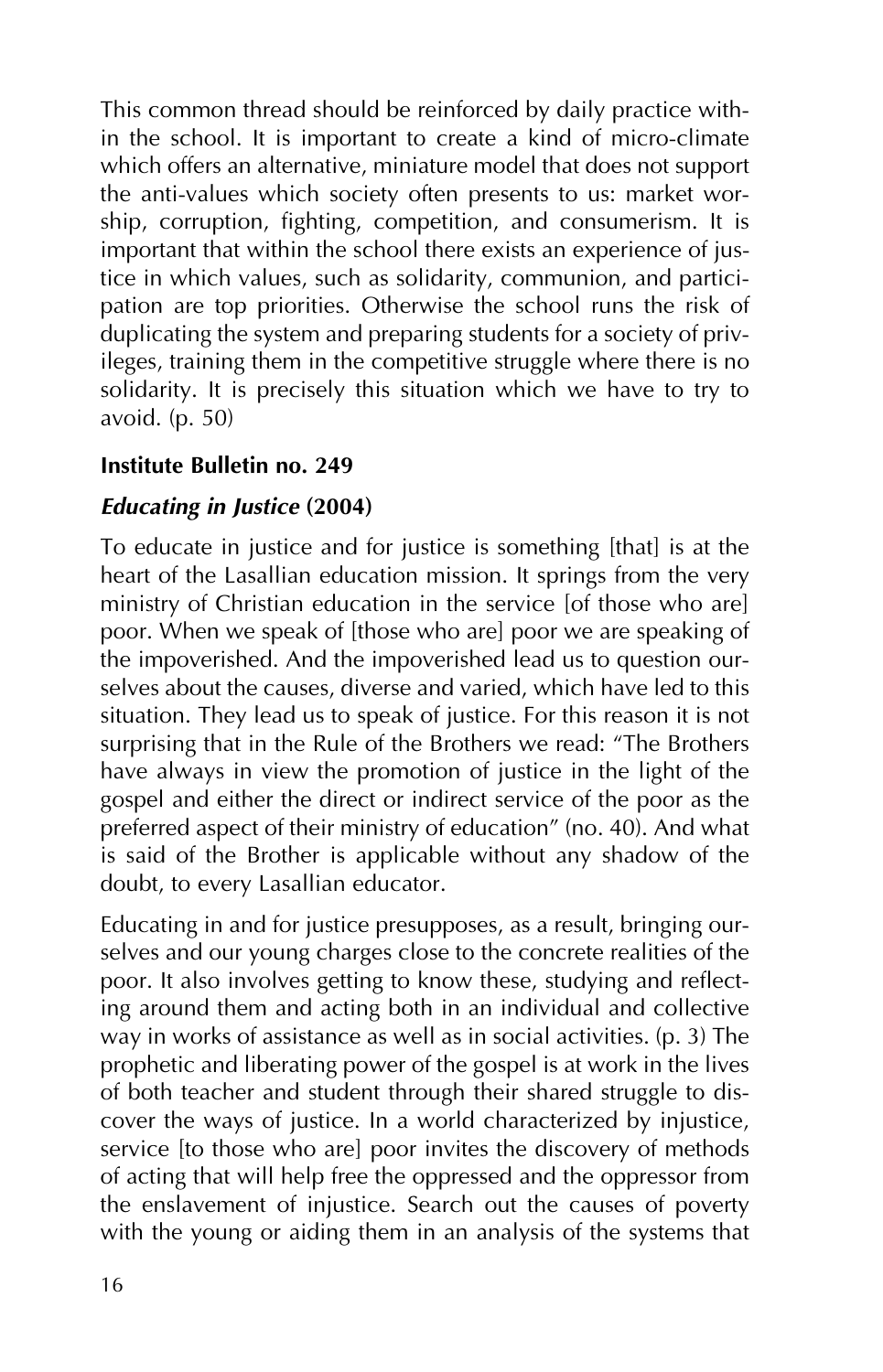institutionalize the poverty many endure is one expression of the zeal characteristic of the Lasallian education. The mutual efforts of teacher with student to challenge the forces that perpetuate injustice join them in the shared mission to establish the Reign of God initiated by Christ, our Savior. (p. 13)

# **Report of the International Assembly 2006**

# *Associated for the Lasallian Educational Mission*

Main Orientation 4 — Pastoral and Faith Formation of Youth.

The International Assembly of 2006 is conscious of the necessity to provide to our students and other young persons a human and Christian education (or spiritual, within a multi-religious context) that facilitates the openness towards other cultures and religions and which makes our students committed to peace and social justice. It also recognizes the necessity to locate the education in the faith that we provide to our students within the framework of the Church-Communion energized by Vatican Council II.

Area of Emphasis No. 1: Human and Christian formation.

The International Assembly 2006 points out the urgency of promoting:

a) Programs which help young persons and others to understand and deepen their faith in the context of beliefs, values, texts and icons common to different religions, cultures and traditions.

b) Programs for education for peace and the promotion of social justice throughout Lasallian works.

Area of Emphasis No. 2: Church Communion.

The Assembly invites:

a) The promotion of adult communities that are references for young people.

b) The encouragement of Lasallian youth groups which live the values of faith, fraternity and service and the creation of structures for their accompaniment that are sufficiently lengthy in time. (p. 36)

## **Final Reflections, "New Wine in New Wineskins" of Brother Álvaro Rodríguez Echeverría fsc.**

Our mission is to be attentive to all forms of exclusion. Our mission invites us to have our eyes open before the inequalities cre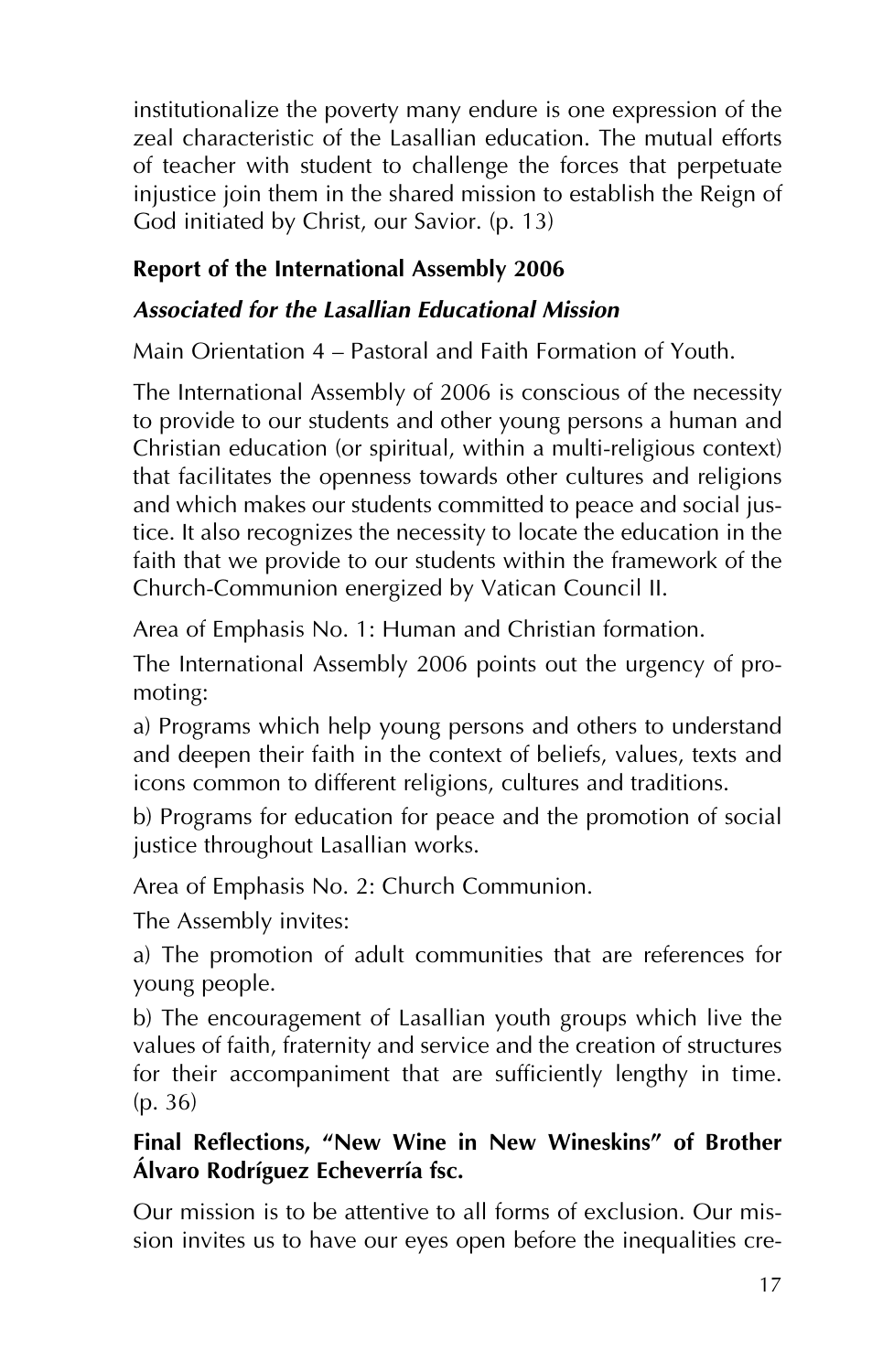ated by our society and to be creative in our response to new needs. Our mission must not be reduced to mere assistance but rather go to the roots of poverty in order to find structural solutions and educate to justice. (p. 41)

#### *The Report of the Brother Superior General (to the 44<sup>th</sup> General***)** *Chapter)* **(2007)**

The Solidarity Commission thinks that the Institute could commit itself more fully to the promotion of justice, peace and the safeguarding of creation, for example, in a role of advocacy before [the] United Nations and the European Community, in order to defend human rights and the rights of children. Its educational service to the poor should be complemented by a more determined commitment to the transformation of the socio-political and economic structures [that] bring about more and more misery, injustice and despair in the human family. (p. 35)

Our mission cannot be reduced to offering welfare assistance but it must go to the roots of poverty to seek out structural solutions and to educate for justice. (p. 41)

# *The Documents of the 44th General Chapter* **(2007)**

We Brothers and Lasallians are challenged to be truly convinced that the educational service of the poor is a constitutive part of our Lasallian identity, vocation and mission. The commitment to the transformation of our educational works as instruments of education for the poor, the defense of the rights of children and education for social justice still greatly concerns us (cf. Area of emphasis  $5.1$  of the  $\overline{14}$  2006).

We dream of a network of educational works for the educational service of the poor, that shares teaching methods, seeks resources and allies itself with other educational movements, NGO's and institutions similar to us, in order to produce a greater impact on those societies in which we live and on those structures which generate poverty.

We dream of Brothers and Lasallian partners who continue to take part in building a more just and sharing world. They support and participate in programs, movements, structures, and educational initiatives that respond effectively to all forms of poverty, new and old.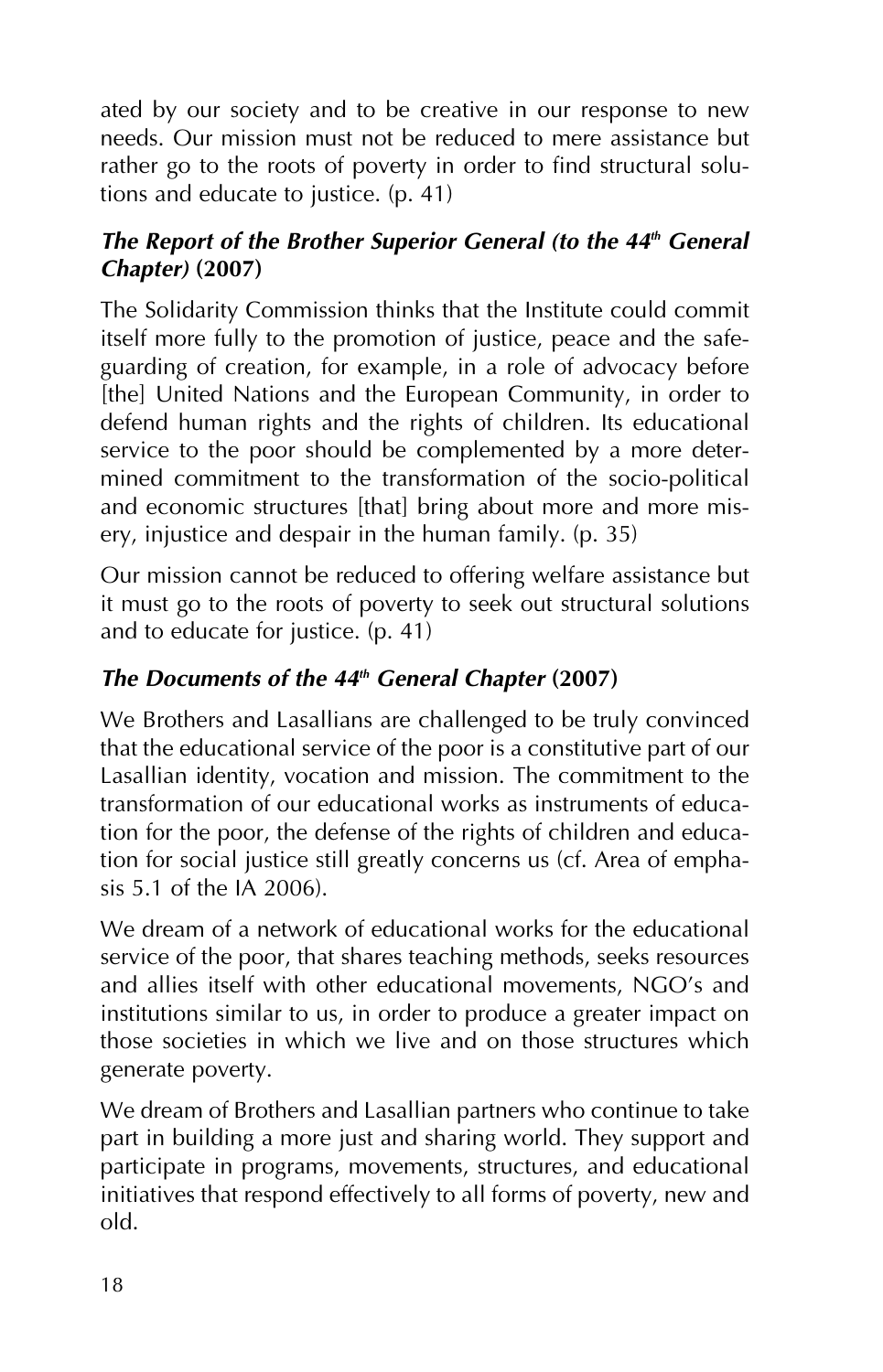We encourage teachers and young people to inform themselves about the issues of bioethics, the rights of the child, respect for life, and the integrity of creation … Establish, promote, adapt, or create pedagogical, pastoral and catechetical projects that are realistic responses to the situations of poverty today. (p. 34)

# **Pastoral Letter of Brother Álvaro Rodríguez Echeverría fsc**

#### *To be living signs of the presence of the Kingdom, in a community of Brothers consecrated by God the Trinity* **(2008)**

… thanks to the efforts of Brother John Johnston, we have made the defense of the rights of children as one of our flagship causes. (p. 12)

You should look upon the children you are charged to teach as poor, abandoned orphans … This is the reason God places them as if under your guardianship. [God] looks on them with compassion and takes care of them as being their protector, their support and their father, and it is you that he entrusts this care. This God of goodness places them in your hands.

*Meditations for the Time of Retreat 37.3*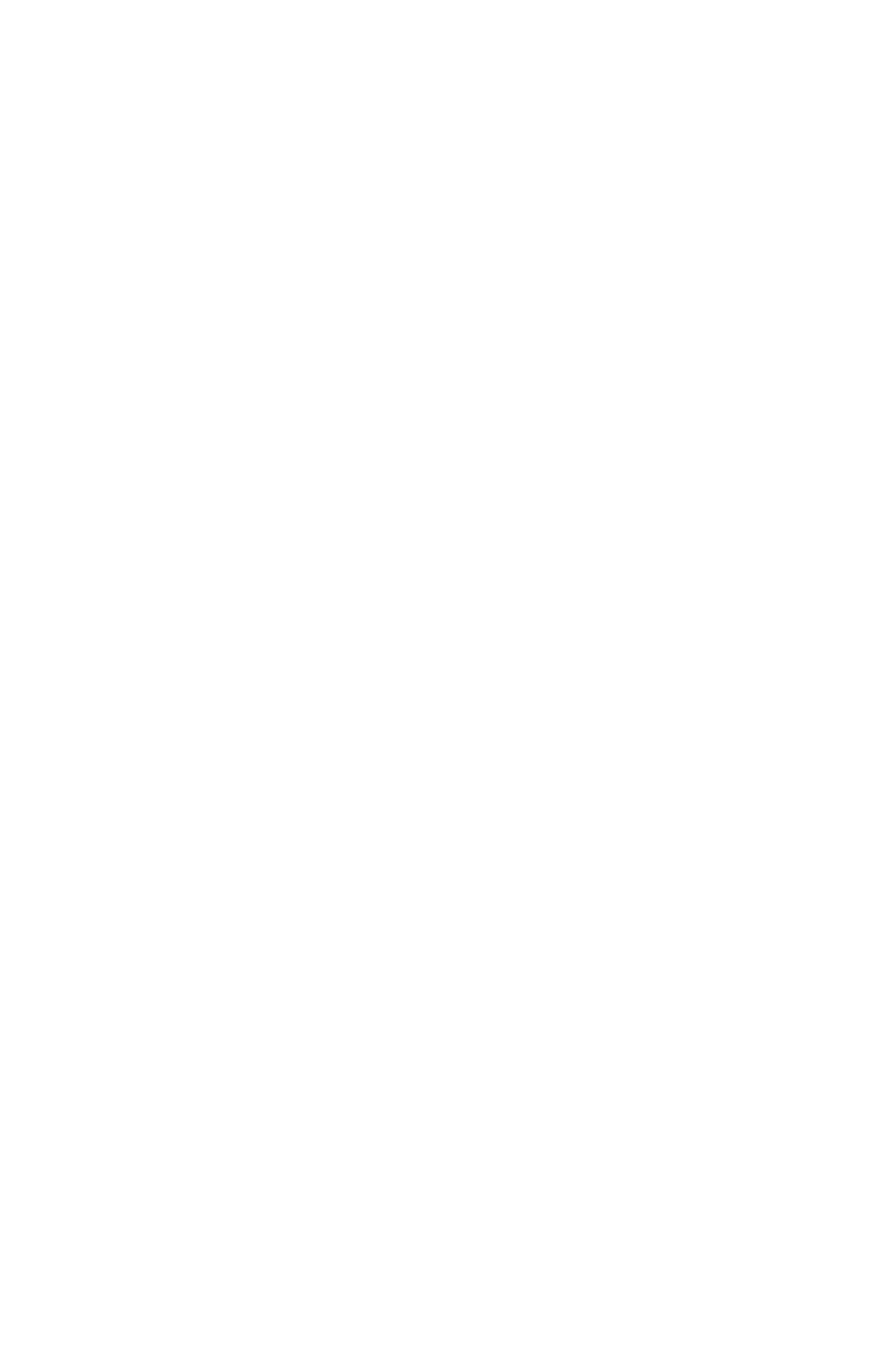# 2.  $20<sup>th</sup>$  anniversary of the United Nations Convention on the Rights of the Child

*"The mankind owes the child the best that it has to give"*

> *Eglantyne Jebb Geneva Declaration 1924*

1. On the 20<sup>th</sup> anniversary of the adoption of the **Convention on the Rights of the Child** by the UN General Assembly we, the signatories of the following document<sup>1</sup> launch with gravity an urgent Appeal to a new mobilization for childhood $^2$ .

2. The Convention has marked a historic moment. It has generated a new vision of the child<sup>3</sup>. Since its promulgation and its almost universal ratification, children must be considered fully as human beings, true right-holders, entitled to enjoy human rights in an inalienable way and without discrimination. At the same time, because they are fragile and growing, they need protection.

3. According to the Appeal's signatory organizations, experts, and personalities, the translation of the provisions contained in the Convention into domestic laws and into implemented policies have allowed real progress.

4. **Unfortunately, subscribed engagements are still very far from being respected worldwide**. Too often, children continue to be

<sup>1</sup> The **International Catholic Child Bureau** (Bice) has taken the initiative of this document. Founded in 1948, Bice has actively participated in drafting the Convention in the eighties and since then it has constantly followed its implementation in the field and in Geneva to the UN Committee on the Rights of the Child.

<sup>2</sup> A **Reference Document** accompanies and completes the Appeal. It can be consulted and downloaded from Bice web site: *www.bice.org* or *wwww.biceinternational.org*.

<sup>&</sup>lt;sup>3</sup> In accordance with article 1 of the Convention, a child means "every human being below the age of eighteen years".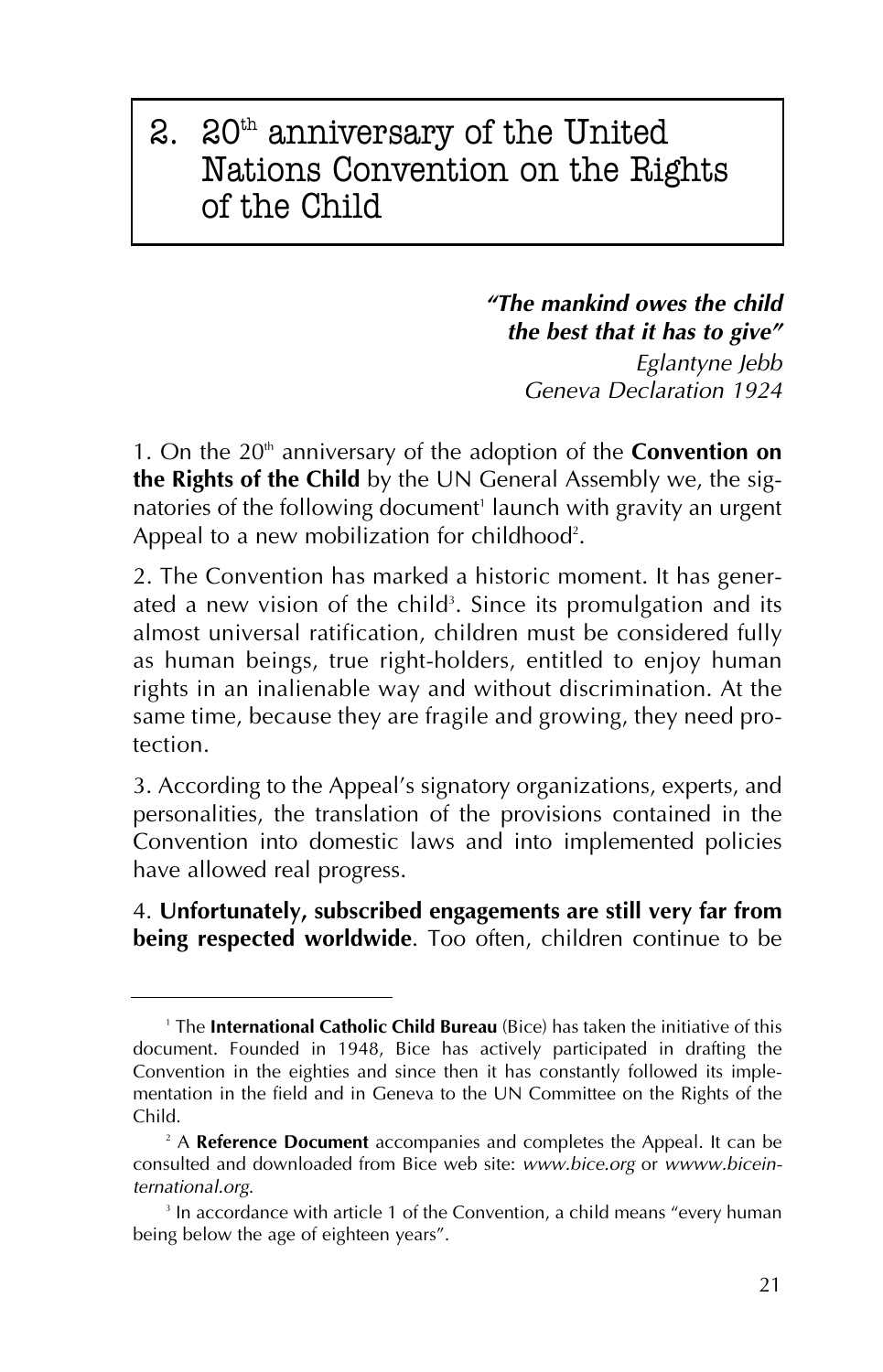viewed as objects of assistance, or as beneficiaries of certain rights that they receive as charity. Around the world, too many children are deprived of their rights, sometimes even the most fundamental ones.

5. Child soldiers, children working in hazardous and dangerous conditions, children abused, raped, objects of all forms of violence, children obliged to flee incessantly away with or without their family due to wars, famines, natural disasters, children abandoned and rejected by all, forced to live in the street, "sorcerers" children, without education, without a country, with no papers…

6. Children, who are even more vulnerable due to families becoming fragile, massive urbanization, environmental degradation, globalization that deepens inequalities. Moreover, nowadays, a wide-spreading **economic crisis at the planet level** increases threats on millions of them.

#### **It is urgent to act.**

7. All these children have something in common: they have been **uprooted**. Physical uprooting, sometimes brutal, from their country or the place they were supposed to grow up; but also psychosocial uprooting - more intimate - causing an even deeper shock when they are not loved, not listened to, when they live at the margin of a family or the society, when they are no more part of a continuum, heir of a human community attached to its culture and history. These children are uprooted from an indispensable human living space, the possibility to grow-up stably in an affectionate and truly respectful environment.

#### 8. **This uprooting must seriously question us; it must be better understood, better studied in its causes and grave consequences for present and future humanity.**

9. Such situations are neither exceptional nor reserved to such or such a country. Worldwide, millions of children live the dramatic loss of landmarks, which inevitably ends up in denying their rights.

10. **We propose to adopt a renewed approach of the child based on his/her deeper needs as well as on his/her right to life and to an integral development, including in its spiritual dimension**.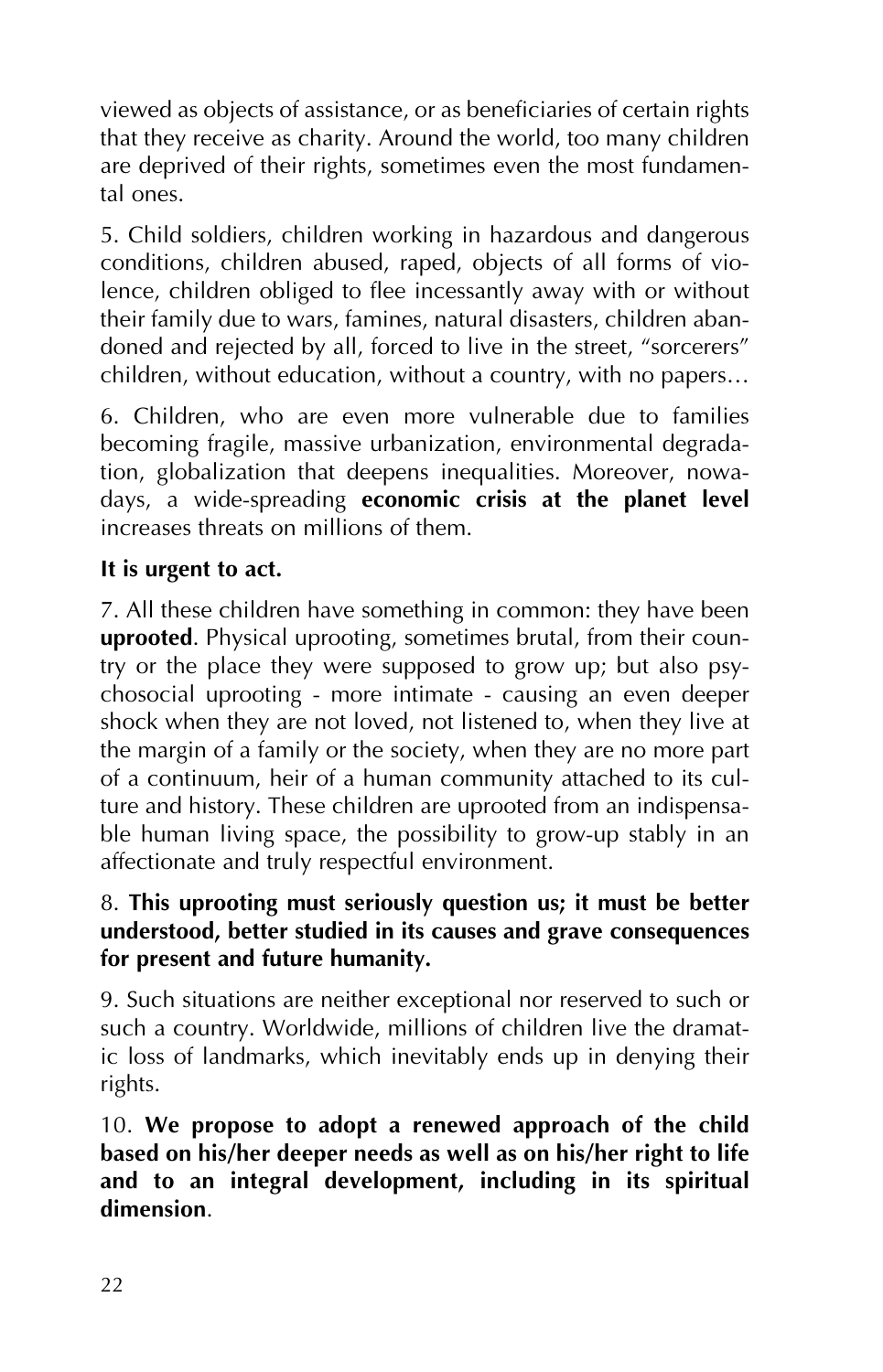11. Despite the somber reality of uprooted children, we are often surprised: some children manifest vitality and some energy enabling them to resist, stand up again and overcome in a positive way the grave challenges that life carries with it. We call this capacity, which is inside them **resilience**. Resilience also increases their chances to have their rights respected because it empowers children to fight for them.

12. To bring all its fruits, resilience gains in being developed and supported by different elements:

- The insertion in a genuine family and community caring environment, which is also perceived by the child as such.
- Quality education both at school and within families and communities.
- Being part of an even very modestly self-sufficient family.
- A true solidarity experienced domestically and in the community, which opens children to generosity and to the hope of always finding somebody who will be able to help them.

13. The respect and the promotion of the cultural background also provide **indispensable landmarks** so that children can structure themselves and positively accede to other cultures. Their life becomes meaningful. The **religious dimension** that children may have received earlier must be preserved and developed while respecting their freedom -as it constitutes a deep resource during their life.

14. It is also desirable to favor children's **participation**, their responsibilities, their duties, their solidarity; they become, then, protagonists of their life; contribute efficiently in evolving adults' traditional behaviors and are the best child-rights ambassadors to their peers.

15. Such an approach directly associates children to the promotion and the defense of their rights.

Wherever we have been able to put it into practice, it has showed us its efficiency.

16. **This new approach of the child calls upon our mobilization especially on some issues**.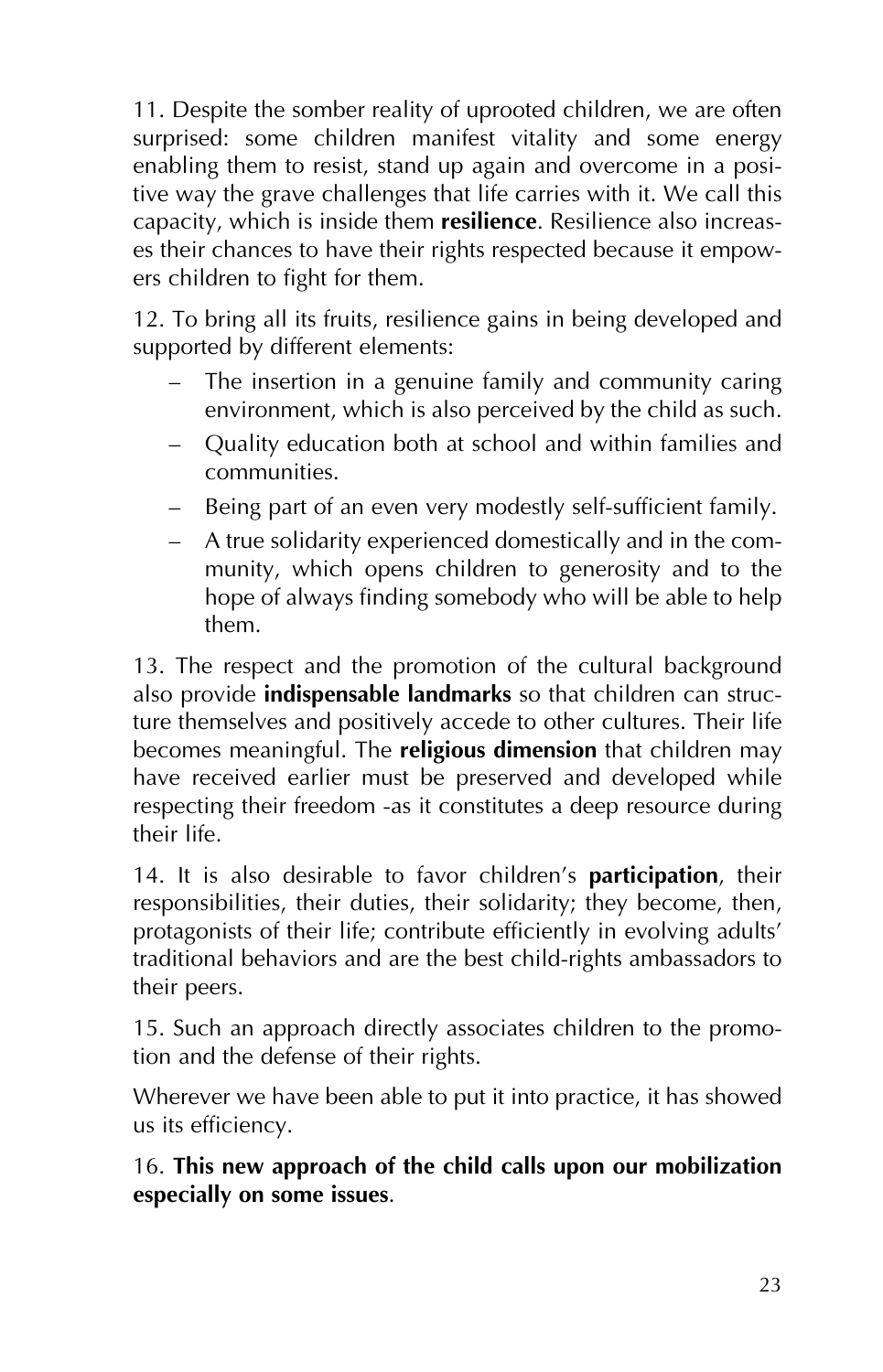Among the ten issues that we have identified<sup>4</sup>, we would like to highlight specifically:

— *To fight against all forms of violence against children* should it be extreme poverty or violence during armed conflicts, at school, in the work place, in the cyberspace or domestically; it is indeed within families where violence is mostly widespread.

— *To guarantee quality education for all children* so that they are not condemned to perpetual poverty and marginalization. In particular, we have experimented that the intervention of educatorsmediators capable to help uprooted children to move gradually towards new cultural references by rising and supporting their resilience, favors their insertion and their development, and allows fighting efficiently against early school leaving.

— *To support weakened families*, namely monoparental families, in order to promote inside them a climate of well-being and strengthen parental educational capabilities.

— *To humanize juvenile justice* and the assistance to young people in conflict with the law. Confronted with the intensification of criminal laws in many countries, we would like to recall that juvenile justice must primarily aim at education and reintegration.

#### 17. **We need to implement in an effective and urgent manner what is required by international human rights treaties and more specifically by the Convention on the Rights of the Child**.

#### 18. **We, the signatories of this document urge States to**:

a) Ratify, for those who have not yet done so, the Convention as well as the Optional Protocol on the sale of children, child prostitution and child pornography and the Optional Protocol on the involve-

<sup>4</sup> The Reference Document speaks about TEN ISSUES:

<sup>1.</sup> To respect the right to life.

<sup>2.</sup> To fight against poverty.

<sup>3.</sup> To fight violence against children.

<sup>4.</sup> To support families.

<sup>5.</sup> To take into account working children.

<sup>6.</sup> To guarantee quality education to each child.

<sup>7.</sup> To guarantee the right to health.

<sup>8.</sup> To give their place to disabled children.

<sup>9.</sup> To humanize juvenile justice.

<sup>10.</sup> To put new technologies at the service of children.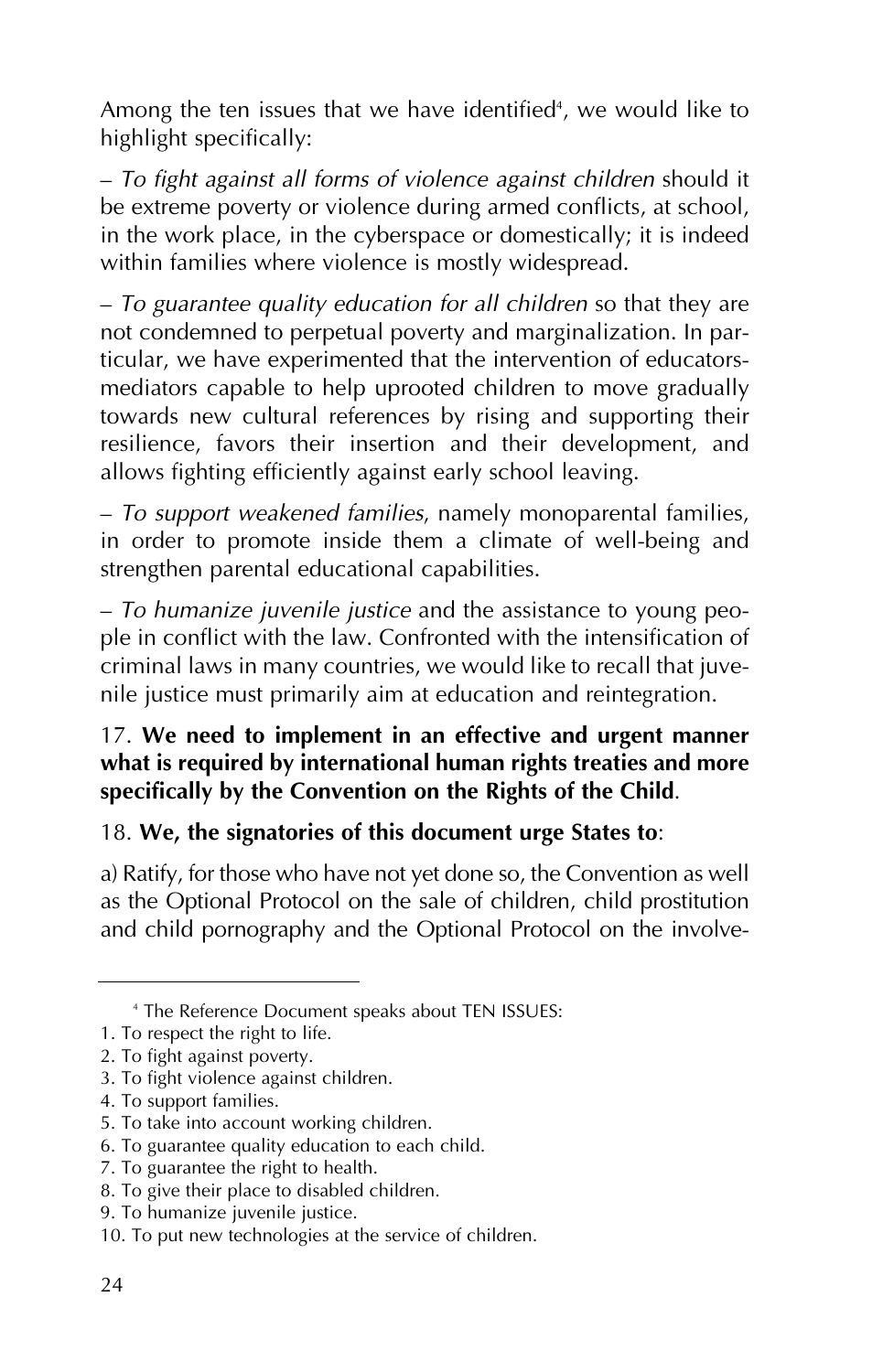ment of children in armed conflicts, withdraw reservations and pursue the harmonization of domestic law with the Convention.

b) Respect undertaken commitments, namely by adopting public policies for children and families, which additionally presuppose priority and sufficient budgetary allocations as well as a firm political will.

c) Cooperate fully with the Committee on the Rights of the Child and the UN human rights monitoring mechanisms as well as with independent institutions (child defenders, …) and specialized NGOs in order to guarantee children the full enjoyment of their rights.

#### 19. **We call upon the international community as a whole to**:

a) Facilitate verification, evaluation and control systems of the Convention, guarantee to the Committee and to the UN system of special procedures, designed to promote and protect human rights, adequate means to fulfill their mandate.

b) Implement a new world governance, namely to deal with transnational questions concerning children (migration, human trafficking, child pornography networks, sale of organs…).

c) Strengthen a human rights-based approach within international cooperation.

d) Require firmly that States respect their commitment to allocate 0.7% of their GDP to developing countries.

e) Favor an equitable production, distribution and trade of necessary goods in view of guaranteeing to families an income resulting from decent work.

#### 20. **We call upon the media to**:

a) Introduce in their ethics and professional committees a reflection on childhood and adolescence in order to give a dignified and respectful image of them.

b) Highlight the value of cultural diversity and facilitate the dialogue among human beings, generations, and communities.

c) Contribute to diffusing a child-rights culture by training professionals of their sector and by issuing and disseminating publications that target children in view of their development.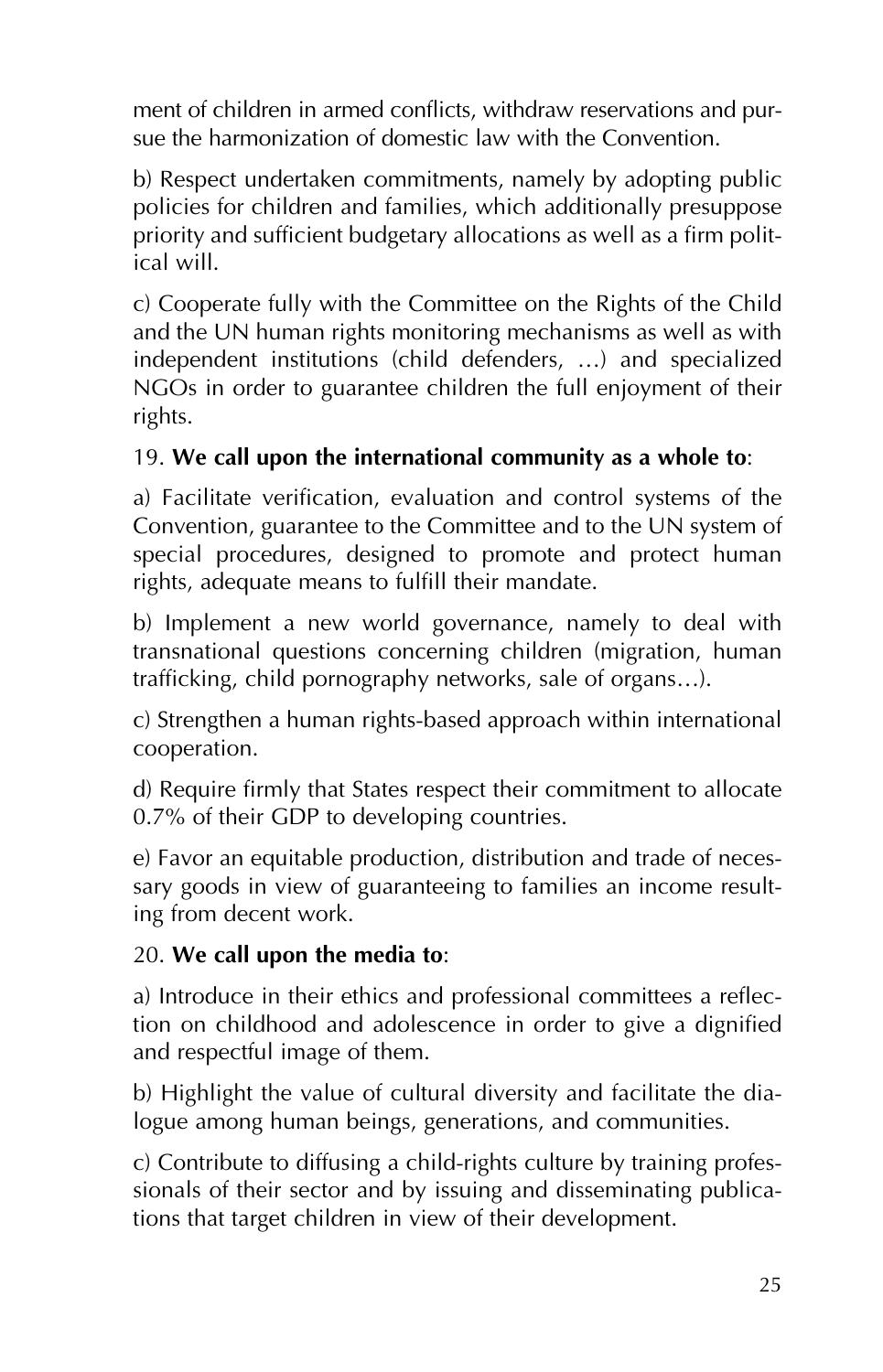# 21. **We call upon moral and religious leaders to**:

a) Enforce, wherever they are active, the respect of the dignity and the rights of the child.

b) Contribute jointly with young people to the intercultural and interreligious dialogue in order to prevent divisions, recognize diversity as well as the equal dignity of everyone.

c) Be more and more concerned to educate to the values guaranteeing a worthy human and spiritual life.

d) Show the value of each human being by clarifying the links between their ethical and religious message with human rights.

# 22. **We call upon civil society organizations to**:

a) Diffuse the principles of the Convention and the Convention itself while preserving and developing a real culture of childhood in society.

b) Strengthen networking, ensure a more efficient coordination of their actions, share their good practices and exercise jointly pressure on public authorities so that they apply more coherent childoriented policies.

c) Design their initiatives in a way to include a listening approach to children and their needs in view of strengthening children's participation in social and public life.

d) Realize multidisciplinary studies on childhood and inspire new researches in a perspective of creative experimentation.

e) Issue **an annual report on the status of the rights of the child worldwide** taking into account the most remarkable achievements and the most serious violations.

f) Be watchful to respect the dignity and the rights of the child wherever they operate.

# 23. **We call upon all men and women of good will to**:

a) Actively monitor that every child and all children can grow up in dignified conditions and in the full respect of their rights.

b) Give the example of solidarity so that each child can experience altruism, generosity and be able to contribute to the common good.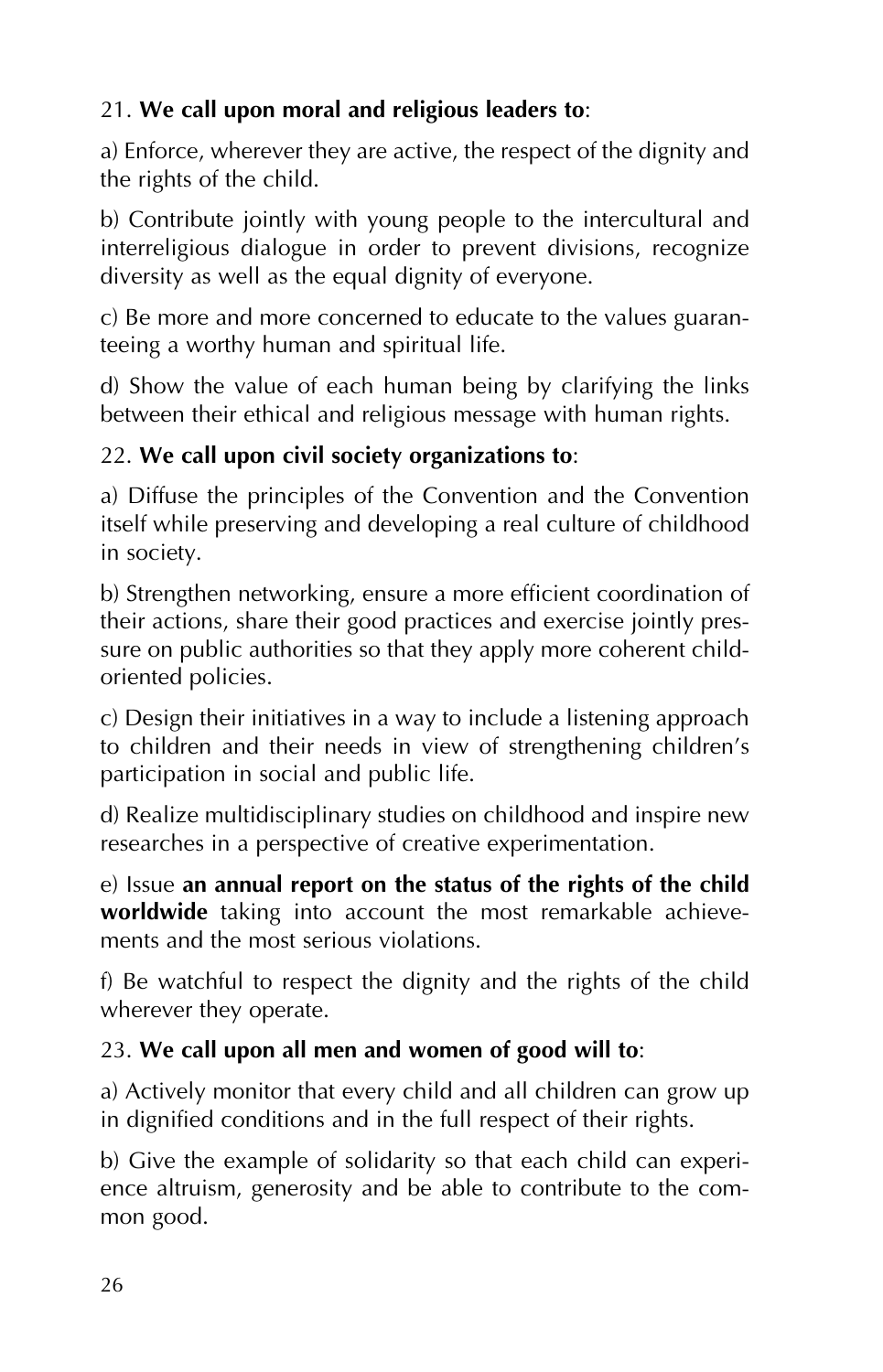c) Require from public authorities that they fulfill their obligations towards families and children and that they constantly improve their policies in this area.

24. **The child, each child is a present for humanity**. A present that is part of a history and opens new horizons. He/she surprises and amazes us while, on other hand, he/she should be amazed by the world that he/she will inherit.

In order that this world keeps a human face, we have to **respect the child**, to measure up to the child:

*"You say: to take care of children is exhausting. You are right. You add: because we have to measure up to them. To go down, to bend down, to bow, to shrink.*

*Here, you are wrong. This is not as tiring as to be obliged to rise in order as to measure up to their feelings. To reach up to them,* to stretch, to stand on our tiptoes. In order not to hurt them.<sup>45</sup>

*Janusz Korczak* <sup>6</sup>

<sup>5</sup> Prologue of *When I am little again*, French Association Janus Korczak (AFJK), revised translation in 2007.

<sup>6</sup> **Janusz Korczak** (1878-1942), a famous Polish pedo-psychiatrist, writer, pedagogue, tireless child defender, died in Treblinka where he has been deported with the children of his orphanage that he refused to abandon.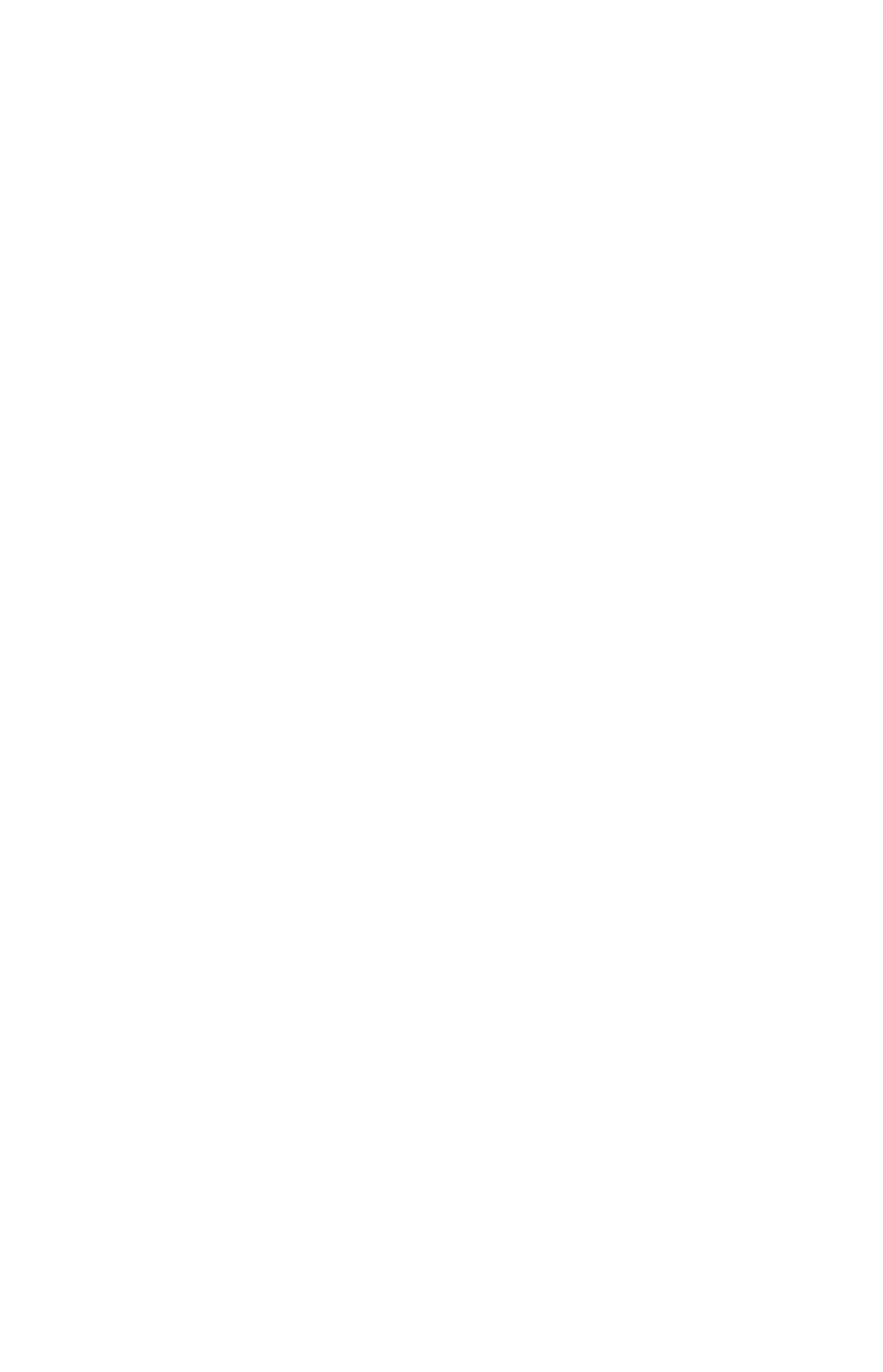# 3. Regional responses to World Appeal a new Mobilization for Children for Childhood

The Rights of the Child  $-$  a step by step commitment!

> *Mr. Denis de Villers French Canada*

Gustavio is a little 9 year old boy who comes twice a week to do his homework with the animators of the Saint-Michel Lasallian Centre. But it is only at the Centre and at home that he is called Gustavio, his real name. In school he is called Carlo because he was enrolled under the Christian names of *Carlo Gustavio*,which was too long for the official lists. The school authorities therefore chose quite simply to call him Carlo without asking either him or his parents which of the two names he usually used.

It may seem harmless to deprive a child and his family of a name chosen and loved. Yet we see too often that with bureaucratic decisions of this nature, the door is opened for other refusals, other denials of differences and of rights.

At the Saint-Michel Lasallian Centre they receive dozens of Gustavios. These children are trying to fit in to the Quebec school system and their parents, often recent immigrants, are not able to help them. They have, therefore, at their disposition volunteer animators, students or persons who are retired, who are convinced of the right that these children have, to succeed in their school life, in spite of the barriers represented by language, culture and poverty.

There are also dozens of Gustavios who do not integrate into the system and who drop out, and the Saint-Michel Centre also provides a place for them. The majority of them are adolescents who are looking for a meaning to their lives and have difficulty in seeing their future. Their only chance of finding work and thus achieving autonomy is to get them to come back into the school system and at the same time to offer them support at all times.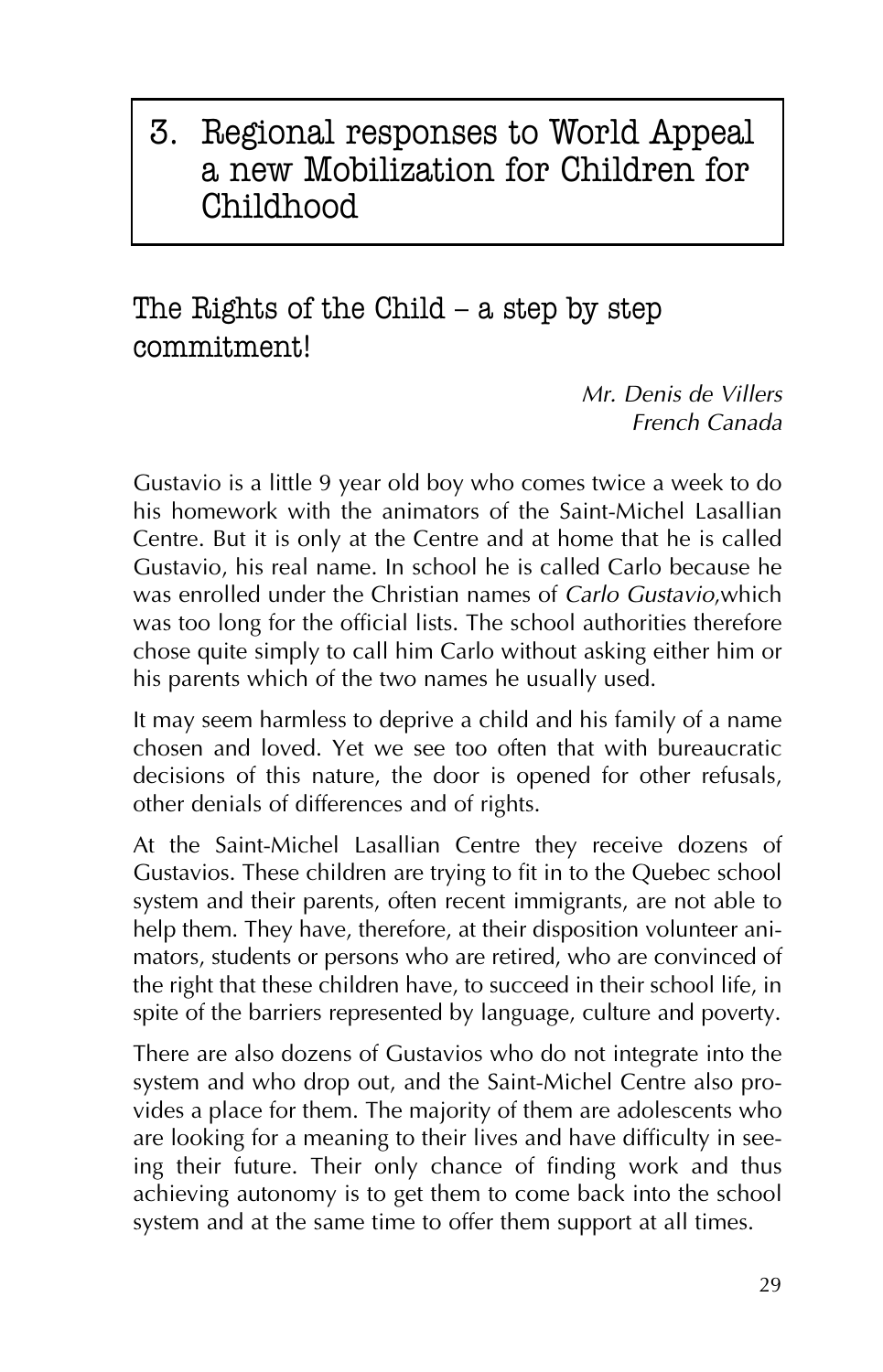The Saint-Michel Lasallian Centre opened its doors in the autumn of 2007. Situated in the depressed, multiethnic and ecumenical area of Saint-Michel in Montreal, this project relies on the age-old tradition of the Brothers of the Christian Schools in exercising pedagogical and pastoral ministries on all the continents and in every social and religious environment.

It consists of a non-formal manner of exercising the mission left to the Institute by its founder. The animators of Saint-Michel will tell you that they are no longer in school, but that they are still among the young, most of the time among the poorest, so poor in fact, that even the school of today does not fit in with their reality. There is therefore a lot of work to be done.

This is because, in spite of the great principles and all the charters relating to the equality of persons, we need to be aware that all children do not start out equal in the race towards educational success. And even a school system as democratic and universal as that which Quebec has given itself, lets too many children slip between the meshes of a net stretched excessively by cuts of all kinds and by a sometimes blind bureaucracy.

But we can always hope. Gustavio finished his third year in June and was among the top students in his class. Better still, he can now help his little brothers who are coming along after him.

At the Saint-Michel Centre they are now thinking of starting formation sessions for animators to whom they will transmit this same desire to accompany and walk along with the young people marginalized by the school system… some yeast in the dough of a family which is growing bigger!

# The Rights of the Child

*Br. Mark Murphy PARC (Asia/Pacific)*

PARC has addressed the General Chapter's challenges and calls to promote the Rights of the Child in a variety of ways. As indicated in Letters from Brother John Johnston and Brother Alavaro Rodriguez, the commitment we have made must find expression in our practical implementation of the mission to "provide a human and Christian education to the young, especially the poor."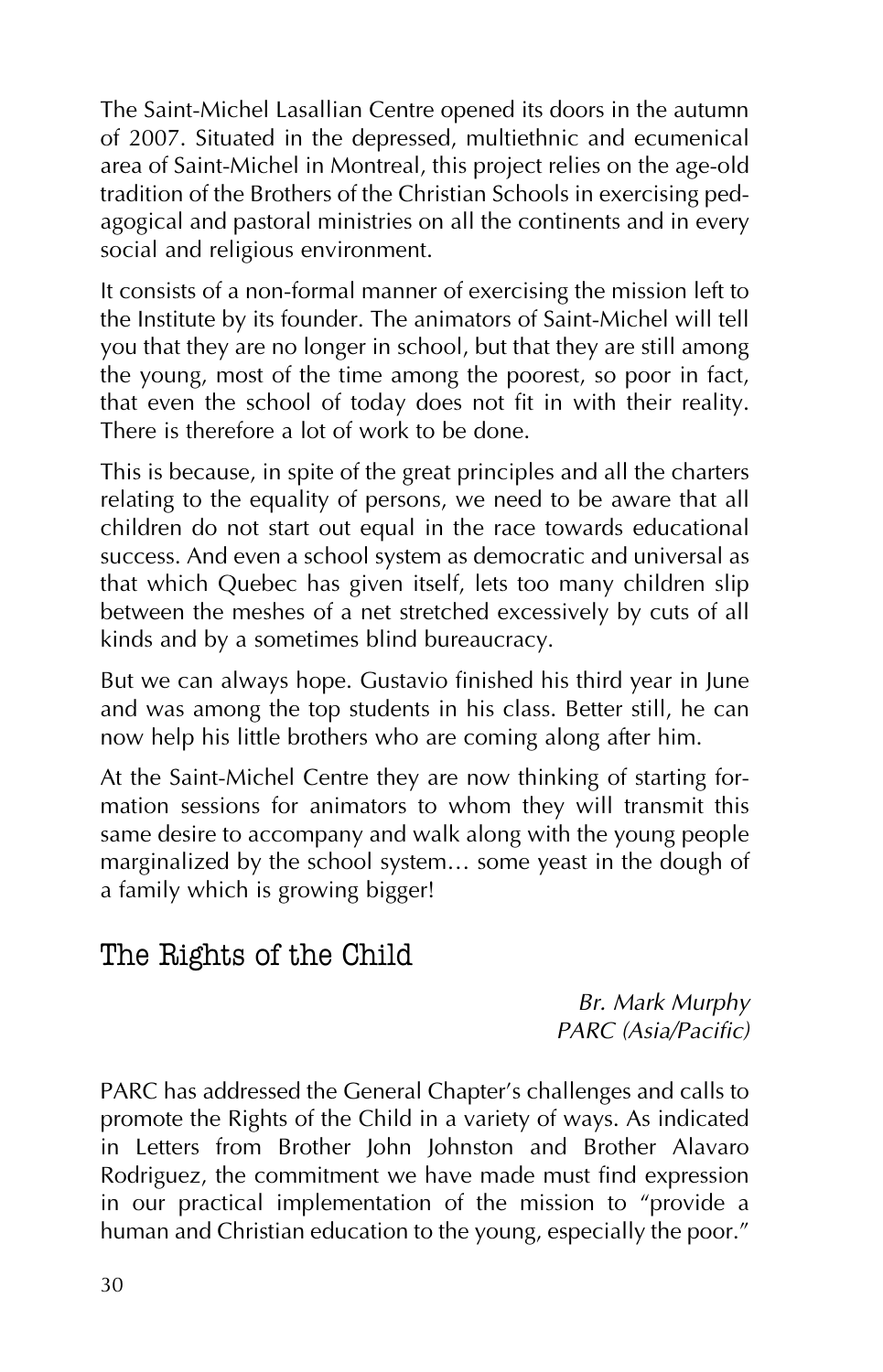The most common form of response has been in the on-going work of the established commitments/institutional ministries in the various sectors. Such expressions include:

- (a) the curriculum attention to need for justice and political response to situations where the rights of children are being violated; education in the use of computers and the internet includes attention to the forms of addiction which rob young people of their rights and the abuse represented by pornographic material and the manipulation represented by advertising/consumerism (all are forms of emphasizing critical thinking that is advocated by the Rule, Art. 13 and 13 a-d);
- (b) the service programs that put our students and faculties in direct contact with those who need our assistance, especially the economically poor and refugees who may have come into various sectors;
- (c) the almost complete disappearance of the use of corporal punishment in our schools and educational works by way of compliance with government policies and institutional practices; while there are still areas where this can be a problem, remarkable progress in evident over the past 10 years; there is also more attention to safeguarding the rights of children from possible abuse by teachers in more subtle ways, for example by degrading language or vindictive responses to behavior problems;
- (d) the increased availability of counseling services to students who experience some form of violation of basic rights — both within the educational setting or at home or other situations; while the availability of counseling services is still an area for growth and development, progress is being made;
- (e) PARC is pursing the directive from the Superior General / Council to have in place stated policies and procedures for the protection of child's rights, especially in cases where there are various forms of abuse (sexual and/ or physical); many sectors already have such policies in place and others are being asked to produce them so that clear lines of response are in place;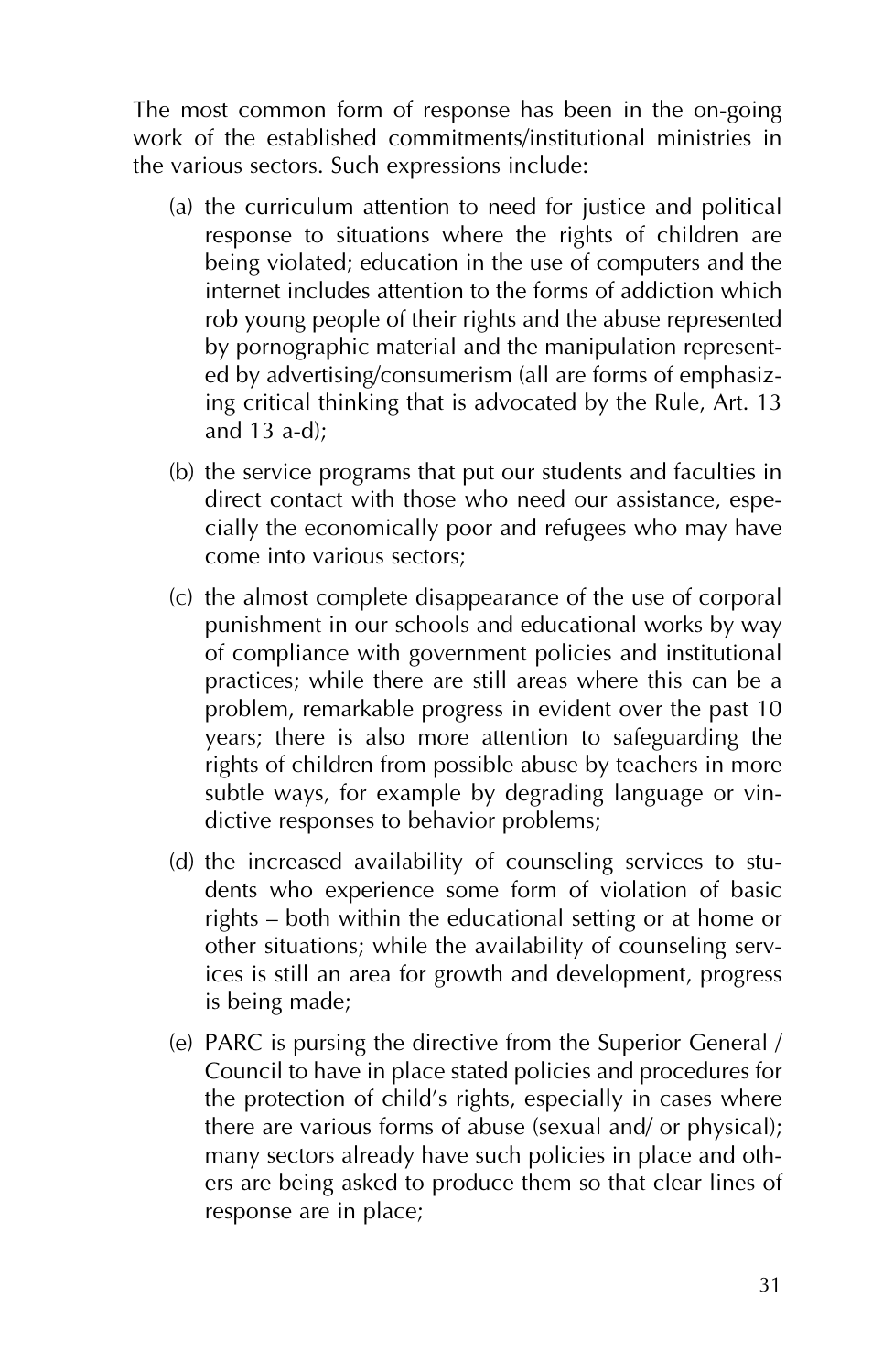(f) PARC has been attentive to the subject and content of the international agreements concerning Child's Rights and made them known and the subject of discussion at various forms of Regional gatherings/workshops: Lasallian Educator Assemblies (APLEC): 2000 — The Assembly, hosted and located in India was the first response to the  $43<sup>rd</sup>$ General Chapter's call for attention to UN's emphasis on the Rights of the Child; the location of India gave special emphasis to the local speakers and the impact on the approximate 200 participants from throughout PARC. Subsequent APLEC's as well as Lasallian Youth Gatherings (APLYC) and PARC Leadership meetings have addressed the concern.

**Summary**: PARC — Formation for Mission programs for Brothers and Partners: individual sectors are making significant progress in programs that train our educational personnel in the Lasallian Traditions and modern adaptations of the Conduct of Schools and Meditations for the Time of Retreat; such programs offer many opportunities to stress the Lasallian commitment/tradition to treat each individual student with great respect as a child of God, thus insuring the pursuit of Child Rights; we perhaps can use the Lasallian Leadership Institute to make more clear how this pursuit is relate to the Institute's commitment to Child Rights.

Individual sectors have also had specific responses / ministries that respond more directly the question and challenges of Child Rights; the following represents just a few examples of such responses:

g) Australia/New Zealand/Papua New Guinea: The operations of Boys Town and its many services has long been an outstanding example for how to address the wrongs and abuses of Child's Rights; PNG provides an effective learning center to assist young people with training for employment; Brother Paul Smith, Executive Director of the Lasallian Foundation of Australia, gave an effective address in the year 2000 to an international meeting regarding the pursuit of the Rights of the Child and the work of the Foundation and its grants give practical evidence to the support for projects that implement the concern for Child's Rights;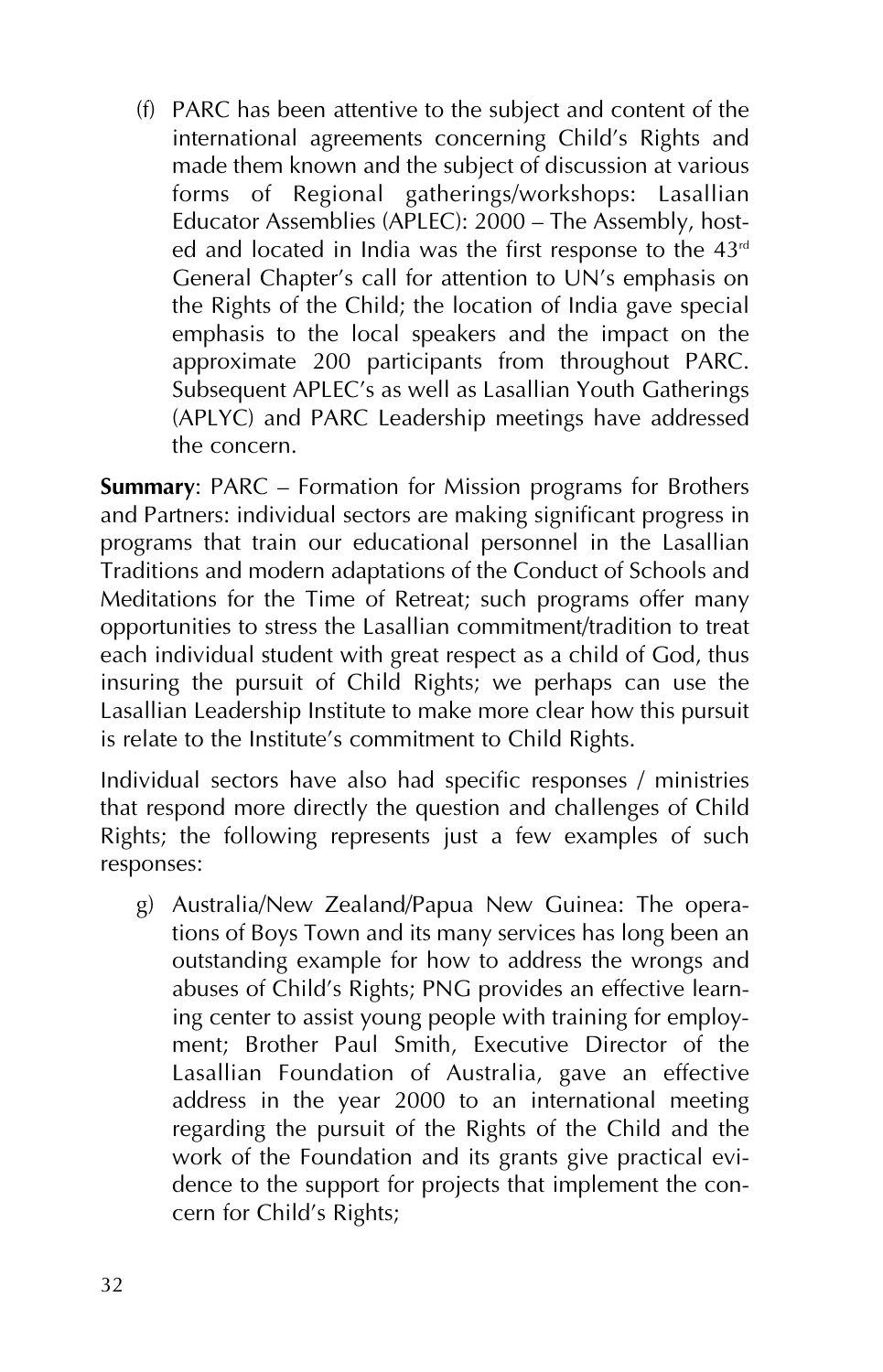- h) Philippines: the Bahay Pagasa program for young offenders who are remanded by the courts to this alternative in lieu of a prison sentence; this highly successful program is a positive response to insuring Child's Rights; the District has also been a clear example of making public statements of protest to unjust and criminal actions on the part of the government as a way to pursue the sense of Gospel justice, including the ways in which the rights of children are systemically abused;
- i) India / Sri Lanka: both sectors have had long term programs to address the specific needs of those young people who were being excluded from training for decent employment because of their lack of academic success; the Boys Town operations in both sectors; the LCES in Colombo and the SJDT and RTU programs in Madurai area are examples in addition to the work done in the school commitments normally located and serving the economically poor;
- j) ANZPNG / India: the response of Brothers (3) to the Institute's call for service in the Sudan is an example of leaving the known and tested to work in a whole new venture that will educate teachers;
- k) Thailand: the Bamboo School is a developing commitment where young factory workers and children of the refugees who are caught in the political struggles of Myanmar and Thailand are being given a chance to go to school; the hope is that this commitment can be a joint project of both the Thailand and Myanmar sectors;
- l) Pakistan: the long term commitment to sponsor and supervise primary schools that serve the minority Christian students and provide English medium schools available to Muslim and Christian families has addressed the deprivation of Child Rights effectively for some time; the Farm, as a place for young men to regain sobriety in their addiction to alcohol and drugs is a special form of restoring such rights;
- (m) Myanmar: the Lasallian Learning Center is a low cost alternative to the young for an education that will improve their chances for employment in a political system that denies such rights to young people.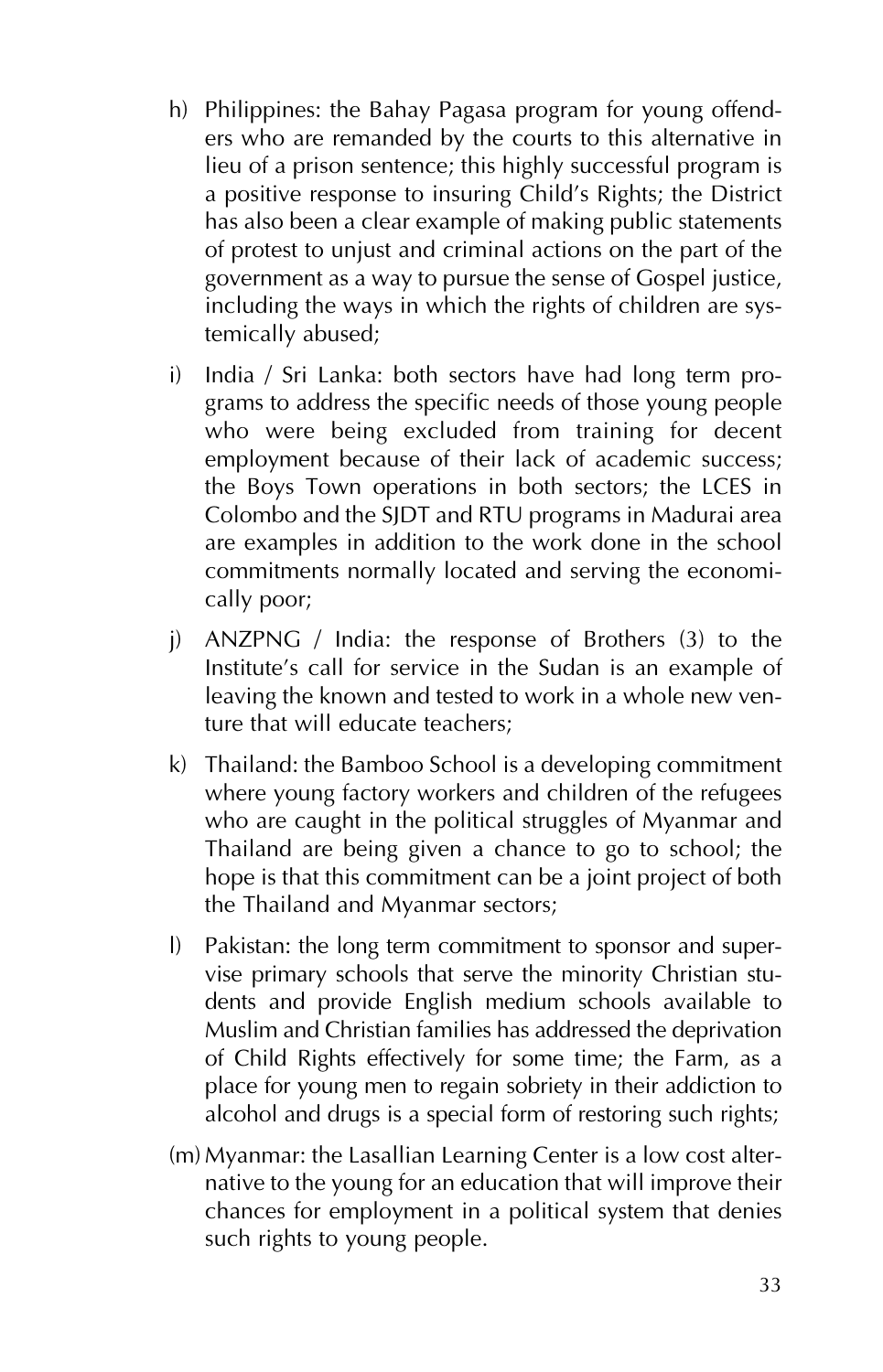All the examples given represent only some of the present commitments in individual sectors that are practical responses to insuring that young people will have their Child Rights respected.

It remains a challenge to be more explicit in our commitment to attend and promote those opportunities at conventions/meetings where Child Rights are being addressed, such as the recent meeting in Bangkok of SIGNIS (Oct. 2009) in which one Brother did attend and acted as translator.

# From Intiganda to Akwaba

*Br. José Manuel Agirrezabalaga RELAF (Africa)*

On one of my last visits to Africa, I once again visited the two centres run by the De La Salle Brothers for street children in two cities in two different countries. The first, which is in Butaré, the university town of Rwanda, is known as the Intiganda Centre. The second is in Abidjan, the economic capital of the Ivory Coast and is known as the Akwaba Home.

The Intiganda Centre celebrated the  $20<sup>th</sup>$  anniversary of its foundation in 2007. The Akwaba Home started 10 years ago.

Both centres are responses to calls perceived by missionary Brothers, one Swiss and one Spanish, and taken on and promoted by the Brothers' communities in these two places. They are experiences similar to those lived by John Baptist De La Salle in his native France at the end of the  $17<sup>th</sup>$  Century. La Salle, moved by the situation of abandonment of the "children of artisans and the poor" of his era and our present-day Brothers moved by the abandonment of the street children of these cities, respond in the light of faith, creating new educational works in the service of abandoned children. Dedication and much faith are needed, to prepare themselves, to be bold and creative, to set up teams of educators, programs, to look for financial resources, to build….

In Rwanda they call the centre Intiganda, which in the Kinyarwanda language means "the resourceful ones": they take in the street children just as they are, children from whom life has demanded that they fend for themselves from their earliest years and those that the dynamic of the centre, with its limited means,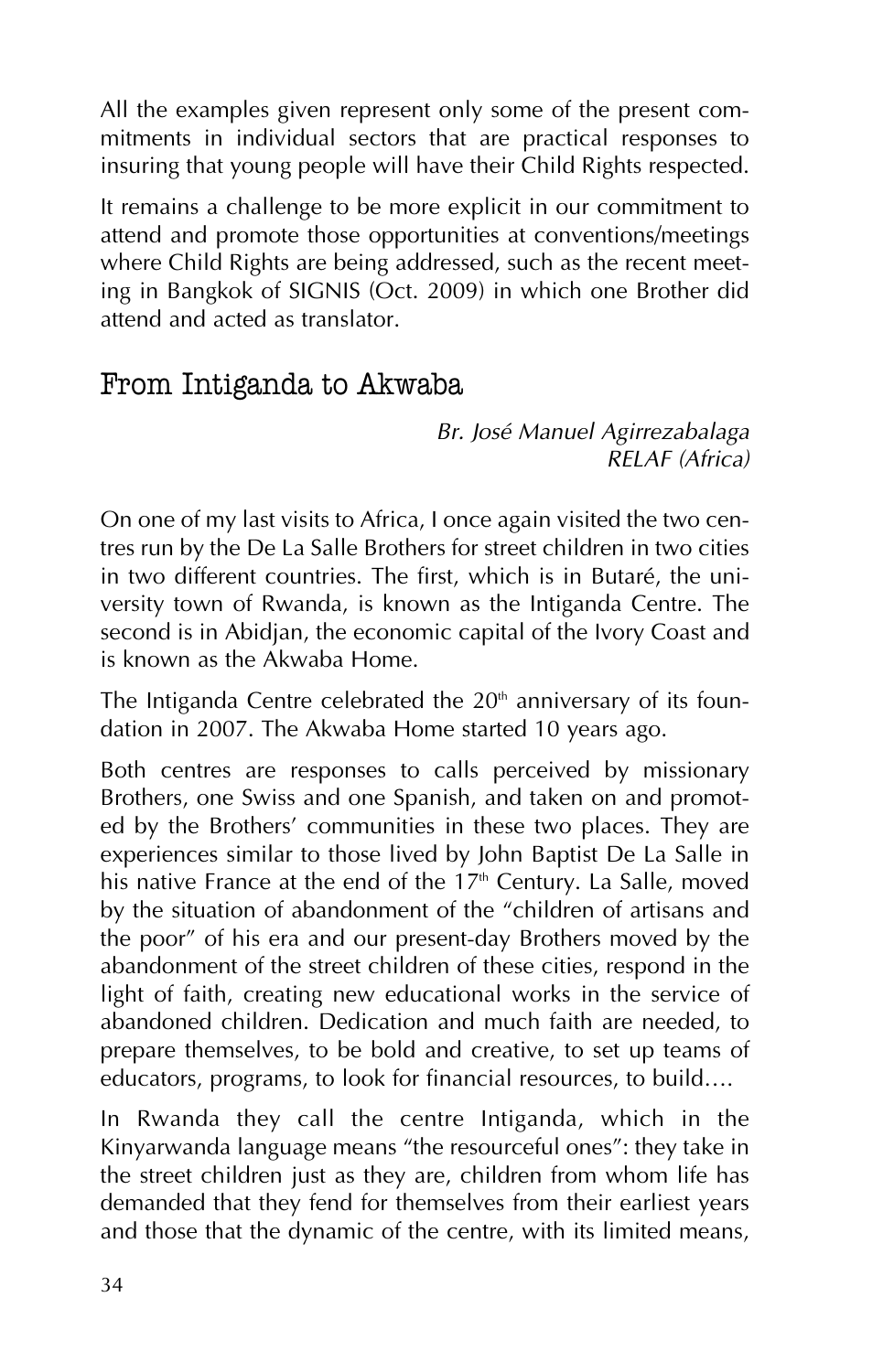will be asking to face up to many things in daily life. In the Ivory Coast, on the other hand, the centre is called Akwaba, which in the local language, Baoulé, means "welcome": the children are welcome in their new home and they are received by the educators, come voluntarily and are never detained. The doors are always open so that they can leave or come back.

The teams of educators in each of the centres are made up of Brothers, both missionaries and Africans, as well as lay African educators. Some educators go around the central streets or the densely populated quarters of the two cities - places where the children meet and live their lives. They make contact with them, talk to them, take an interest in their needs, offer them protection and security and invite them to the centre. And some do come. At present, there are some 70 children between the ages of 6 and 18 living in the Intiganda Centre while the Akwaba Home is housing come 40 between 6 and 16 years old.

The first thing that is done in the centres is to face up to the elementary needs of the children with regard to health and personal hygiene and cleanliness. The educators make an effort to create a family atmosphere with affection and freedom. The children and adolescents are organized into small groups.

Listening is one of the fundamental activities of the educators: speaking with them and above all listening to them. They are, in general, lovable and docile children who are hungering for adult affection. Taking into account the schooling level of each one, the centre organizes courses for those who are very backward so as to prepare them for joining a normal school; others are enrolled in neighboring schools; the majority are given some initial professional training either in the centre itself or by being sent to work as apprentices with some artisans.

One important objective of these centres is the satisfactory reinsertion of the children into their nearest family environment. For this purpose the educators make efforts to contact family members who can take in the child or adolescent in suitable conditions. Prior to the new insertion into the family environment, it is indispensible to do some mental and other preparation both for the families and for the children themselves, so that the insertion will be undertaken in a positive way by both. The children usually live in the centre for one or two years.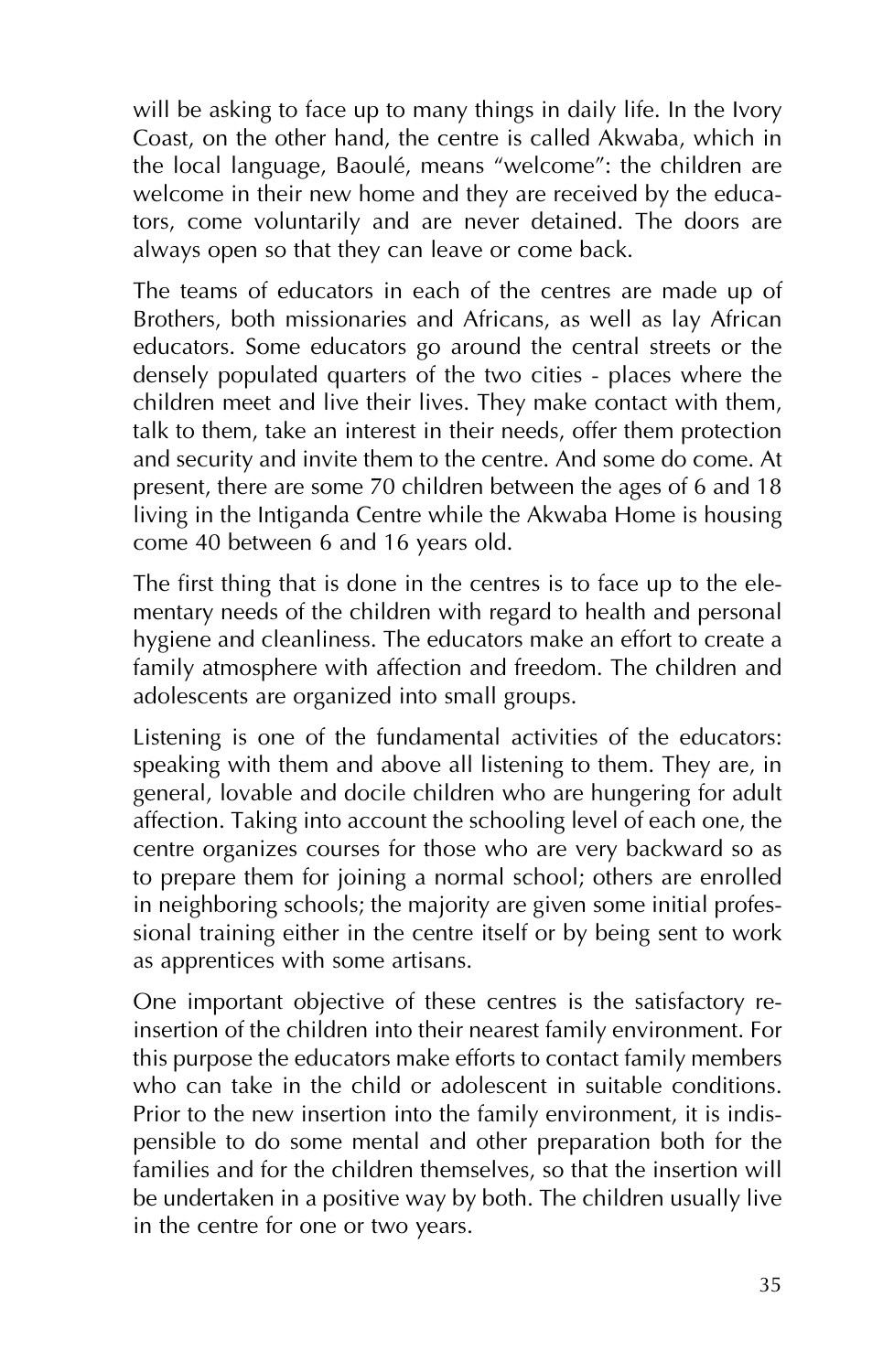On Intiganda completing 20 years, the French Brother in charge of the centre wrote; "20 years of service to the children is magnificent" and he continued, "but 20 years without having found a solution to the problem makes one sad."

In many more or less large towns and cities of the South, the existence of children living in the street, relating to each other, using their wits in order to survive, without shelter or a family home, is a social fact. Some of them have arrived on the street fleeing from a bad family environment which mistreated or exploited them; others in order to find means of subsistence since the family had abandoned them or gave them nothing to eat. There are some who have ended up as street children because they have no family or home as a result of wars, something quite common in Rwanda after the genocide of 1994.

For their everyday running, neither of the centres receives financial help from the government of the country. They find ways to get some resources by means of alternative activities such as making postcards (Intiganda) and cyber computer work (Akwaba). But the biggest financial resources come from outside the country: at Intiganda mainly from Switzerland and in the Akwaba Home through the Lasallian NGO Proyde.

The names of the centres, although quite distinct, are complementary and by joining the two names we are able to give the key to the spirit of each one of the centres: the children who continue to be "resourceful ones" (Intiganda) are accepted as such and are "welcomed" (Akwaba) in the centre which will be their home for some time and in which they are going to live and grow as children and adolescents so as to prepare themselves for family and professional life.

Lasallian educational observatory for the rights of children and young people in Latin America and the Caribbean

> *Br. Cristian James Diaz RELAL (Latin America)*

The Lasallian Educational Observatory for the rights of children and young people in Latin America and the Caribbean was con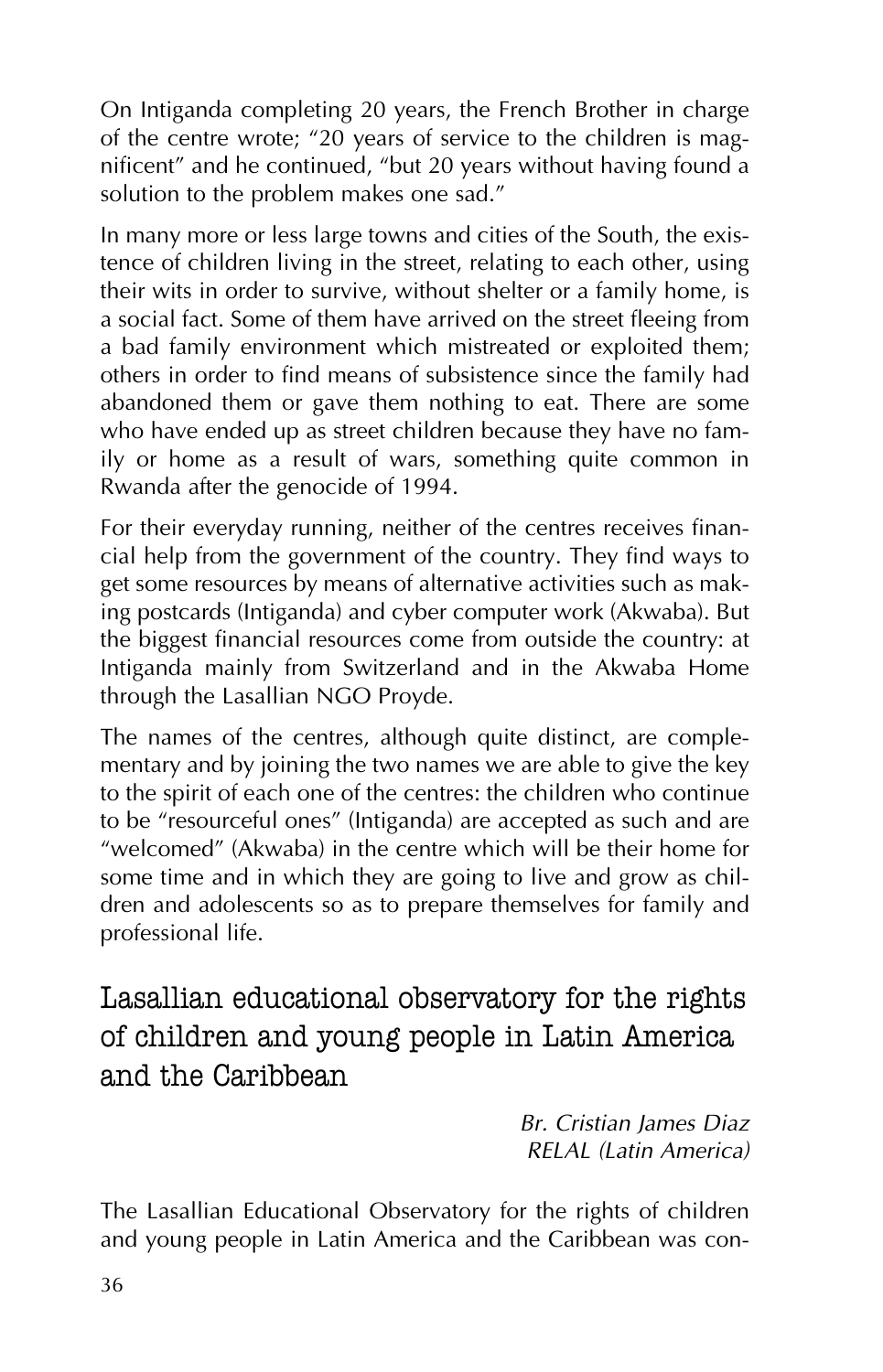ceived of as a strategy for observation, the building up of knowledge, learning, formation and coordination of visions, missions, purposes and processes, regarding education and educational practice, *from the perspective of rights. The perspective of rights involves re-thinking the entire* concept of education in order to integrate the curricular and cultural dynamic of educational works in a political-ethical dimension.

To accomplish this it is important to reflect on this from the point of view of rights, as regards how educational management is orientated, how members of the school community work together, school regulations, teaching programs, the curriculum, the criteria and educational mechanisms among other items. This discussion needs to be animated by formation programs, systematization, and research that can establish the state of the practice, knowledge and Lasallian ethical-political thought.

Observing for reflecting, interpreting, understanding, improving and transforming requires: defining indicators, guidelines for analytical reading, spaces for registry and analysis; experiences of interchange; integrating all Lasallian educational works in a learning network (high schools, universities, social works); and building a Lasallian educational discourse made up of the questions of contemporary education in terms of human sustainable development that is just, in solidarity, balanced and inclusive.

The Lasallian educational observatory for the rights of children and young people in Latin America and the Caribbean emerged as a strategy from the lasallian regional agreement for children and youth: a commitment for education and inclusion. This emerged as an educational, social, and religious initiative in the framework of the international convention on the rights of the child, the millennium objectives, and the guidelines from the  $44<sup>th</sup>$ General Chapter and the International Assembly on Association for the Lasallian Mission.

#### **Objectives of the Lasallian Educational Observatory**

General Objective:

To generate a culture of rights in Lasallian educational works that will contribute to the improvement of the quality of education.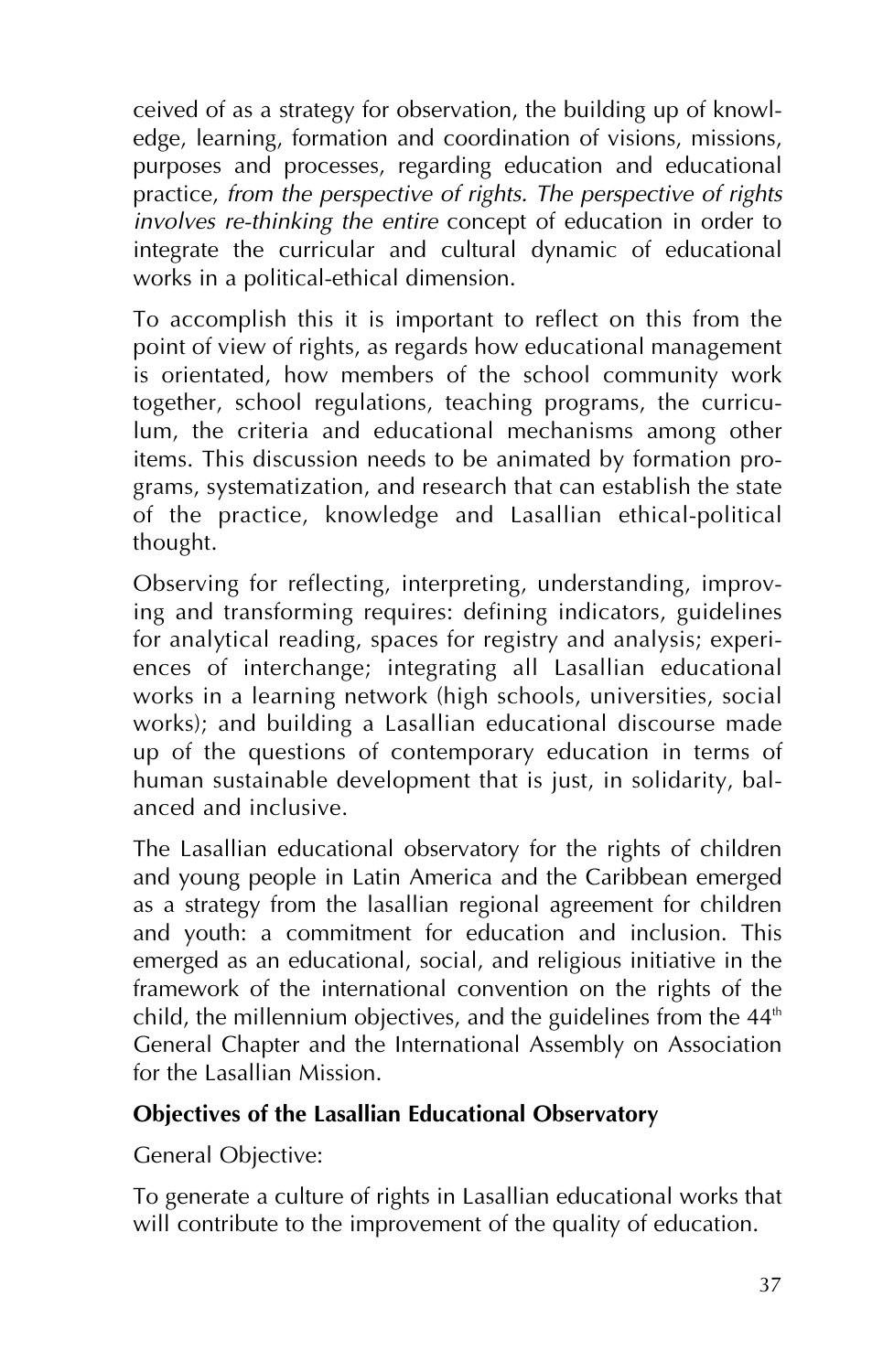Specific Objectives:

- To strengthen Lasallian educational practices in terms of rights.
- To broaden the framework of theoretical-practical understanding as regards rights in the field of education.
- To promote education in and for human rights.
- To guarantee the recognition of and respect for the rights of children, adolescents and young people in Lasallian works.
- To consolidate the social impact of the Lasallian educational work in globalized societies.

The journey thus far:

Over the course of 2008 - 2009 the Observatory has gathered numerous experiences from the Region that will provide a guideline for working on the theme of the rights of children; at the same time, it has opened its own web site (*www.observatoriorelal.org*) it has made visible some of the programs and initiatives that are being carried out in the Region on the prevention of child mistreatment, the formation of care and good treatment managers, as well as priority attention to children who are at-risk; it has also made known some inter-institutional academic events (BICE network-Colombia), always looking for constant reflection on the need to take on this important option as a challenge of major importance.

In addition, the systematic work of reflection and focused research has allowed the progressive configuration of a leadership team made up of teachers and university researchers coming from De La Salle University Bogota (Colombia), and Unilasalle Canoas (Brazil), as well as personnel from the Lasallian District of Bogota and from the RELAL office. Aware of the effort that this involves to sustain an initiative such as this one, the participants on this team come to promote a shared international agenda whose interest is focused on research and intervention as strategies for the realization of propositions of the Observatory.

# The Rights of the Child

*Marie-Claire Tulliez RELEM - France*

*"We, Brothers and Lay Lasallians, in virtue of the foundations of*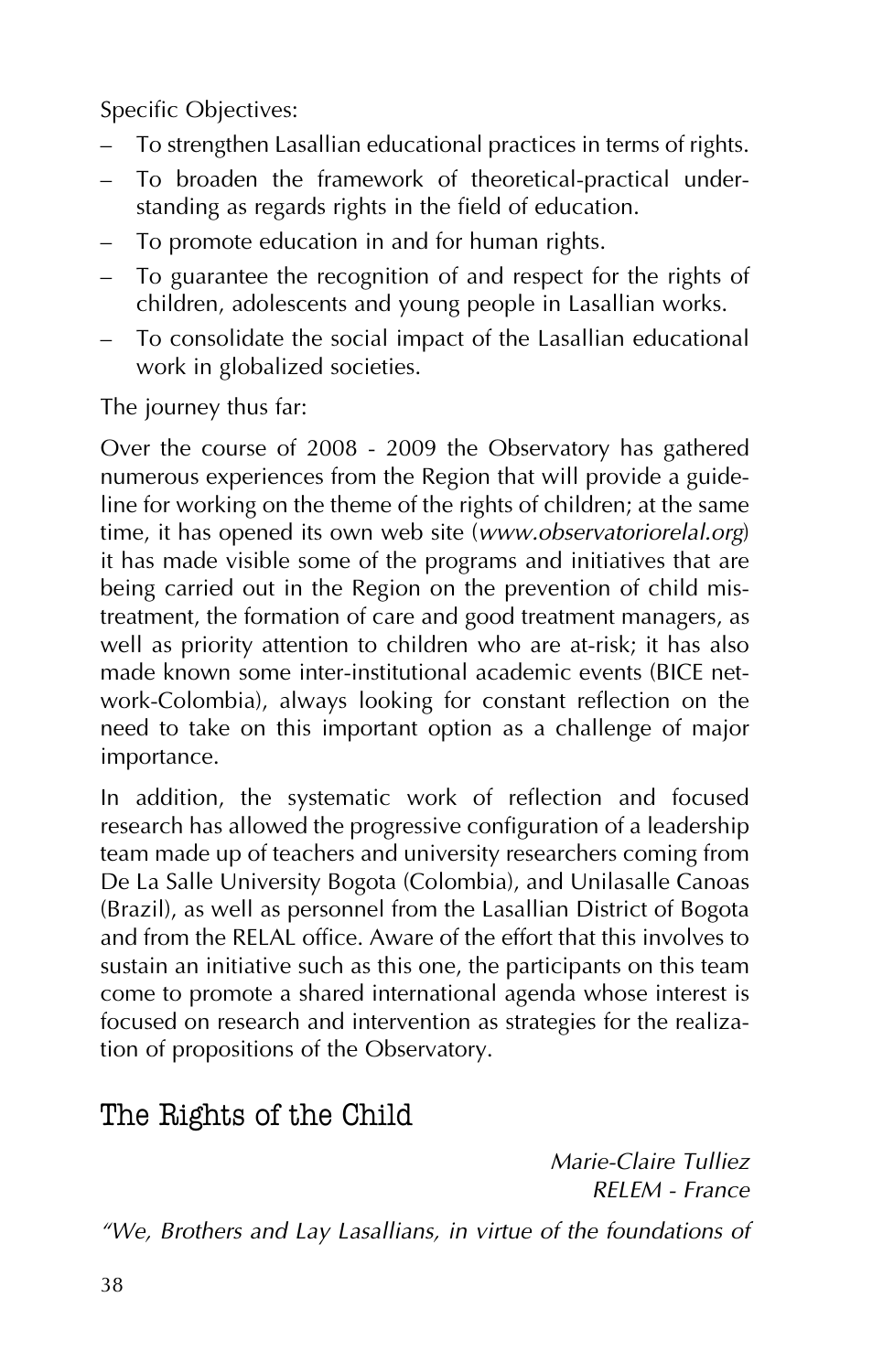*our identity and in conformity with the orientations of the last General Chapter (Proposition 14), ask the Brother Visitor and his Council to create between now and January 1st 2003, a permanent work group "Rights of the Child" within the District of France"* <sup>7</sup>

By this declaration, promoting the rights of the child became a requirement for the District of France.

• Created in 2002, the Work Group on the Rights of the Child (GTDE), animated by F. O. Wurth and M. P. Richard, gave itself several objectives: defining the content of a campaign on the Rights of the Child, creating a work instrument, looking for contacts, inciting actions. It has launched a campaign on "the right to schooling and rights in the school". It also seeks to establish local contacts in the District delegations. An information and formation session was held in Parmenie in November 2004.

• In 2005 the founder members of GTDE wished to be relieved. A group was set up, coordinated by two lay persons, with a view to keeping the campaign alive over a period of two years by working on its visibility both in the different structures of the network at national level and within the delegations, as well as finding a local correspondent in each establishment.

• From the beginning the group ran into a certain amount of resistance proper to the French educational world which often finds it difficult to cast "a look of hope" at children and young people: "Children have too many rights, they are not reminded often enough of their duties". Many teachers and other school personnel have still not discovered that CIDE while obviously concerned with children, addresses itself to the adults who have the responsibility of educating each child to exercise his/her rights. The members of our District have sometimes manifested these reservations quite strongly: "the campaign *'the right to schooling and rights in school'* is **A** campaign in the network and not **THE** campaign of the network". It was impossible to find correspondents in certain delegations of the District. From 2006 onwards the group has no longer any institutional existence since it no longer constitutes one of the priority axes of **MEL.** 

<sup>7</sup> Proposition 11 of District Chapter 2002.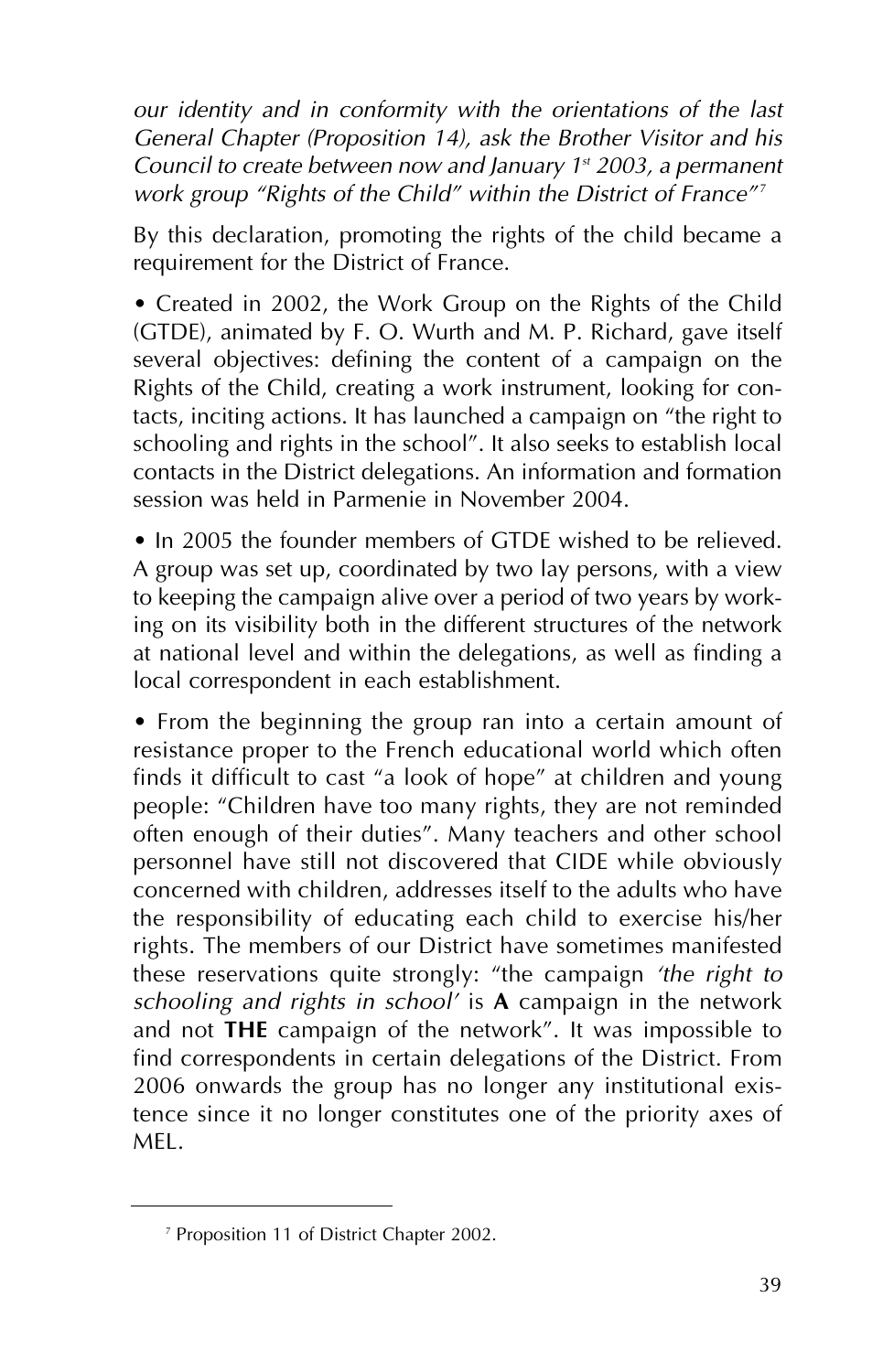• Nevertheless, the faithful support of the Visitors of France and of some persons in posts of responsibility has allowed for the passing on of information and making the network aware of the rights of the child: different tools have highlighted the link between the Lasallian education project and the rights of the child. A space has been created on the national web-site *to make mutual and enhance pedagogical experiences*, to promote each year since 2006, a Lasallian day (November 20<sup>th</sup>) on the rights of the child, *which proposes a theme for action with the appropriate tools*. The group has been present at the events of the network ("The Springtime of the Faith", "The Autumn university — Justice and Education"…) It has collaborated with other organizations (BICE, Defenders of Children…), has allowed for the participation of Lasallians in the French coordination of the decade for peace. Finally, in certain institutions, the coordinator or the contact group for the rights of the child is associated closely with the project of the establishment.

• In future, at the request of those in charge of the Lasallian network, our group will be called *Commission for education in justice/rights of the child* so as to find a wording which will allow for broader support. So, in France, where the crisis first of all strikes the most needy, crystallizes inequalities and leads to violent behavior, Lasallians are becoming committed with conviction and combativity to the service of the promotion of Justice and the Rights of the Child in communion with the International Lasallian Network.

# The Rights of the Child

*Br. Manuel Jesús Ceballos RELEM - Spain*

In the year 2000-2001 the first campaign concerning the Rights of the Child was set in motion. In each center the position of Defender *of the Minor* was set up. A series of reflections took place on the rights of children. (5 reflections per month in each cycle of Primary and Secondary schools). This was certainly rich material. A 'childhood letterbox' was produced with a ballot to find which of the Rights of the Child was least carried out according to the children of the Lasallian Centres in Andalucia. Statistics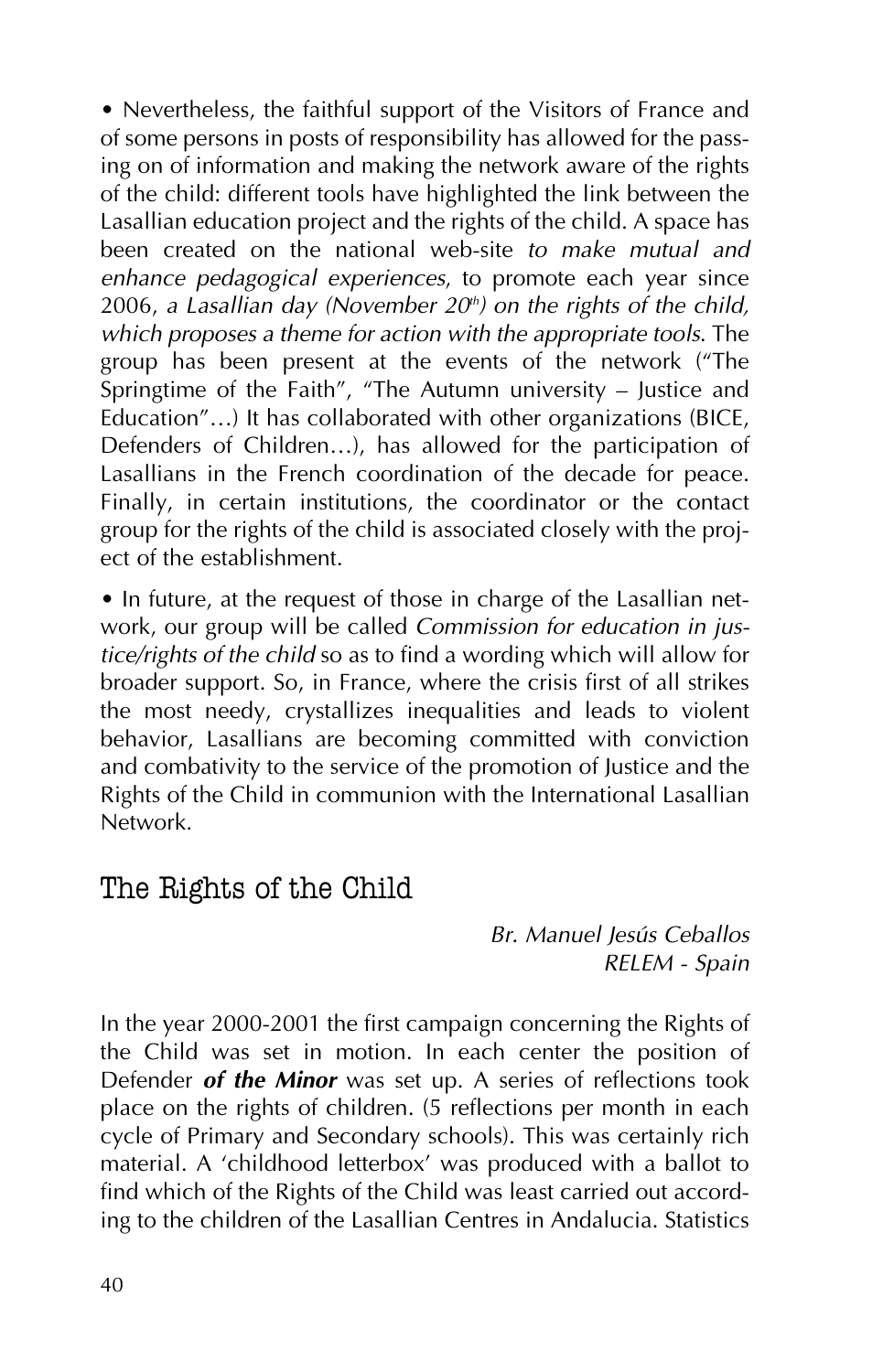were drawn up on the right which was least fulfilled. Several montages were made on the Rights of the Child as well as a short film about the same subject, using different cartoons.

In 2001-2002 reflections on the different rights came to an end. A **Manual of the Defender of the Minor** was put together in which were recorded all the regulations existing up to them about abuses and ill-treatment of minors, the protocol for action in case of ill-treatment or abuses of every kind, as well as possible indicators for detecting abuse and ill-treatment.

In the academic year 2002-2003, a campaign was carried out as well as a drawing competition to choose the drawing which could serve as a poster for the following year's campaign. Informative leaflets for the campaign and the position of the Defender of the Minor were produced as well as a Training Manual, and tutorials with a leaflet.

In the academic year 2003-2004, the campaign centered on Internet abuses, under the title: "Security on the Internet", with interesting activities and competitions such as: a competition "The Rights of the Child and New Technologies", recording short films, radio programs, short stories…about the Rights of the Child.

In the year 2004-2005 it was "We must all participate", with various Power Points containing animated drawings to illustrate the campaign.

In 2006-2007 the campaign created a "**Program of mediation among equals**", divided into two parts: Pupil Helpers and Pupil Mediators of Conflicts. This theme experimented with the formation of pupils from three pilot centers and still today this program continues to be used in the centers. Also during this academic year there was created a "**Protocol for welcoming immigrant pupils**".

# The Rights of the Child

*Br. Ernest Miller USA-Toronto*

The USA/Toronto Region is undertaking an educational and advocacy initiative on the Rights of the Child, an exciting opportunity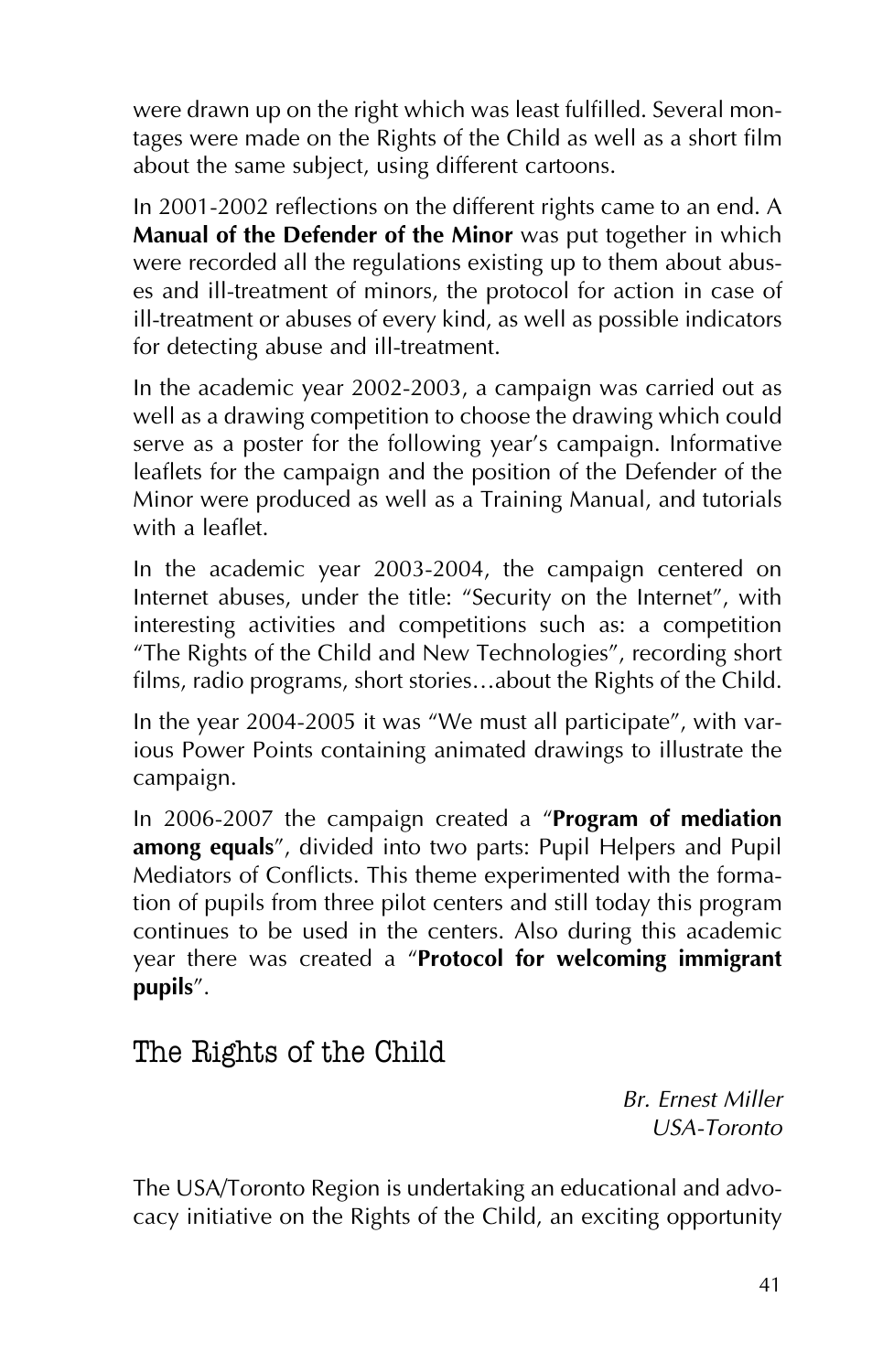to give witness of evangelization and catechesis, the principal purposes of the Institute of the Brothers of the Christian Schools and the Lasallian educational mission.

The  $44<sup>th</sup>$  General Chapter gives us this directive: "establish, promote, adapt, or create pedagogical, pastoral and catechetical projects that are realistic responses to the situations of poverty today." Thus, the Region is beginning a three-year focused effort on the Rights of the Child, underscoring the intersection of the Lasallian educational mission and social justice promotion and advocacy.

With the rights of children as the major focus of concern, this Regional initiative aims to integrate the educational, formational, and transformational aspects of evangelization and catechesis in a Lasallian context. In turn, this critical pedagogy leads to interiorizing "a culture of action on behalf of the rights of the children and youth," John Johnston, FSC, states, "a culture that will shape the way we see, the way we think, the way we judge, the way we decide, the way we act as individuals, as educational communities, as Districts, as Regions, as International Lasallian Association."

Moving towards achieving the aims expressed in recent General Chapters and the International Mission Assembly, the Region plans to hold a Lasallian Student Convocation at the United Nations, 25-28 April 2010. Bringing students and educators together from the diverse community of Lasallian secondary schools and higher education institutions for the first time in one place, the Convocation presents a unique opportunity to foster among students and educators alike a spirit of faith and zeal towards action on behalf of justice and peace. The UN gathering will include dynamic speakers and discussions with officials from UN agencies, world ambassadors including the Apostolic Nuncio/the Permanent Representative of the Holy See to the UN, and representatives from Non-Governmental organizations (NGOs); interactive workshops on the Millennium Development Goals and the Rights of the Child; a leadership and advocacy seminar; UN Tour; cross-cultural exchange; building connections among fellow Lasallians.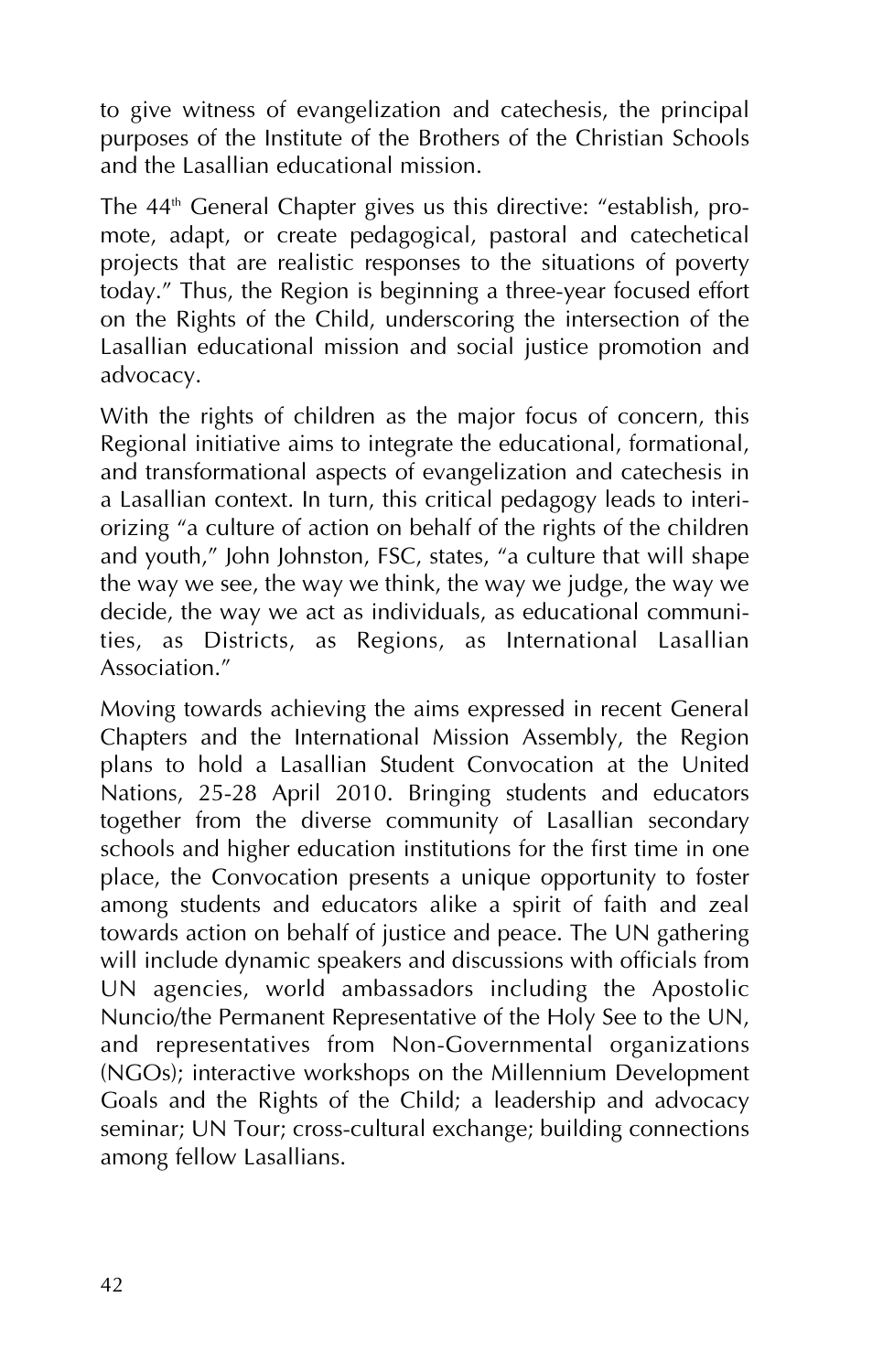|                                                                           | Travel & Arrival                                                            |                                                                                                          |  |
|---------------------------------------------------------------------------|-----------------------------------------------------------------------------|----------------------------------------------------------------------------------------------------------|--|
|                                                                           | <b>Gathering Dinner</b>                                                     |                                                                                                          |  |
|                                                                           | <b>Opening Assembly</b>                                                     | <b>Gathering Prayer</b>                                                                                  |  |
| Day One<br>Sunday<br>April 25, 2010                                       |                                                                             | Remarks from                                                                                             |  |
|                                                                           |                                                                             | • Archbishop Celestino Migliore,<br>Apostolic Nuncio. Permanent<br>observer of the Holy see to the<br>UN |  |
|                                                                           |                                                                             | • US Ambassador to the UN                                                                                |  |
|                                                                           |                                                                             | • UN special representative for<br>violence against children                                             |  |
|                                                                           |                                                                             | · Brother Superior General<br>(remote)                                                                   |  |
|                                                                           |                                                                             | • Brother General Councilor,<br>USA/ Toronto Region                                                      |  |
|                                                                           |                                                                             | Setting the Catholic Lasallian<br>Context                                                                |  |
|                                                                           |                                                                             | Multi-media Presentation                                                                                 |  |
|                                                                           |                                                                             | Performance                                                                                              |  |
|                                                                           | Keynote Addresses                                                           |                                                                                                          |  |
| Days Two & Three<br>Monday<br>April 26, 2010<br>Tuesday<br>April 27, 2010 | Thematic Workshops                                                          | War Affected Children,<br>Fair Trade,<br>Child.<br>Trafficking/Child Prostitution,                       |  |
|                                                                           |                                                                             | Universal Education,<br>Child Poverty & Hunger,<br>Child Health,<br>Environmental Sustainability         |  |
|                                                                           | Advocacy & Leadership Seminar                                               |                                                                                                          |  |
|                                                                           | Visits to UN missions and dialogue with UN diplomats<br>on childrens rights |                                                                                                          |  |
|                                                                           | Evening Prayer (Monday)<br>Evening Liturgy (Tuesday)                        |                                                                                                          |  |
|                                                                           | Tour of the United Nations                                                  |                                                                                                          |  |

With the Brother Superior General and the General Council attending, the official launch of the USA/Toronto Region initiative took place at the Huether Lasallian Conference, 19-21 November 2009, in Cincinnati, Ohio. The theme of the conference was Providing Sanctuary for Children and Families in Crisis.

As a result of the Convocation, in addition to the longer-term educational and catechetical aims, the hope is to begin actualizing our numerical power, joining the national advocacy campaign for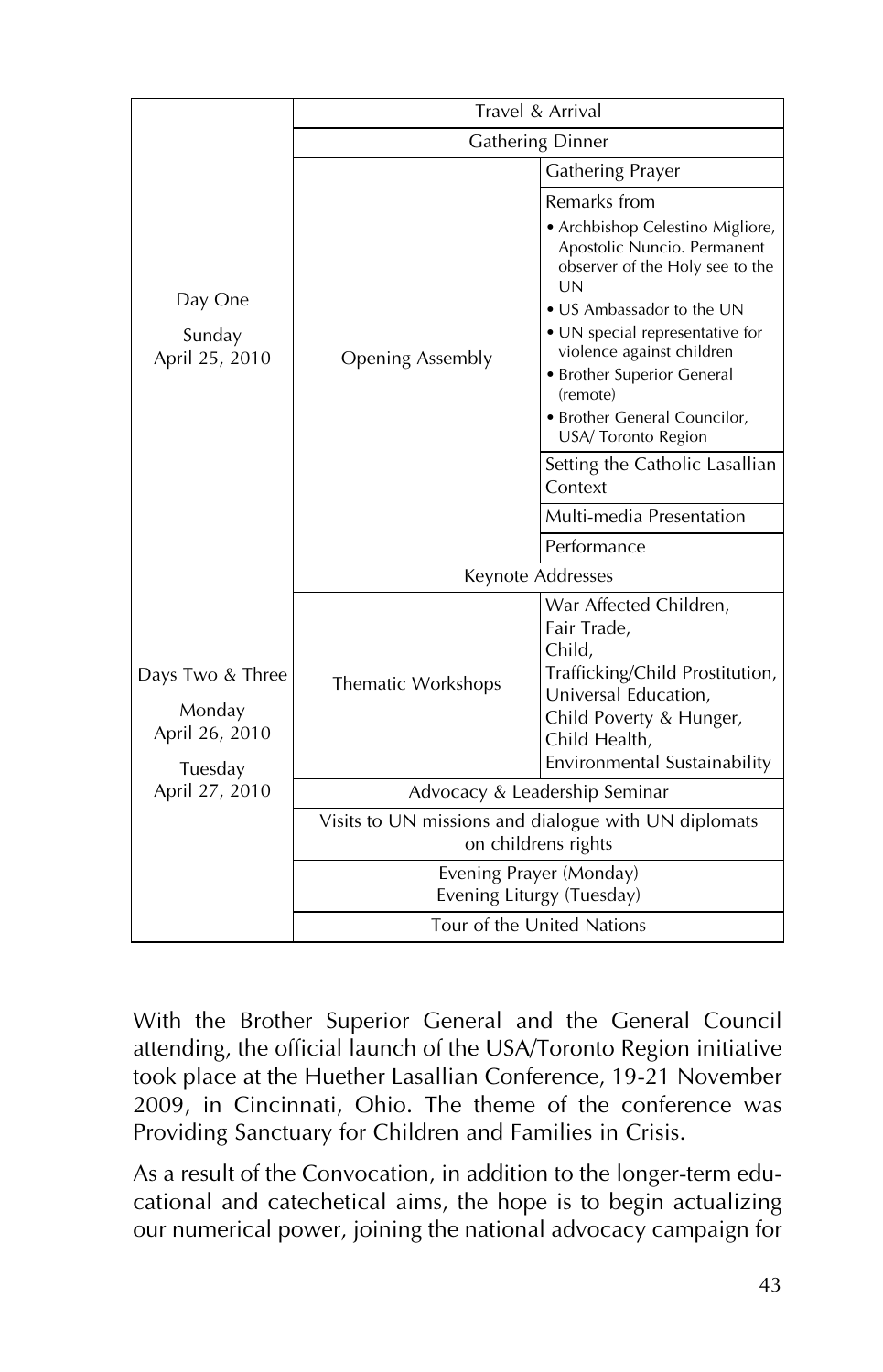US ratification of the UN Convention on the Rights of the Child within the next three years. As the *Rule* states, "The Brothers train their students to adopt a critical stance towards contemporary society… They become increasingly conscious of the reasons for the poverty that surrounds them and so become earnestly involved in the promotion of justice and human dignity through the educational service they provide" (13c, 14).

For sure, the cause of the defense and promotion of children's rights can serve as the lens through which Lasallians can boldly respond to the call of the Church and the Institute to engage in social justice promotion as an integral dimension of the Lasallian educational mission.